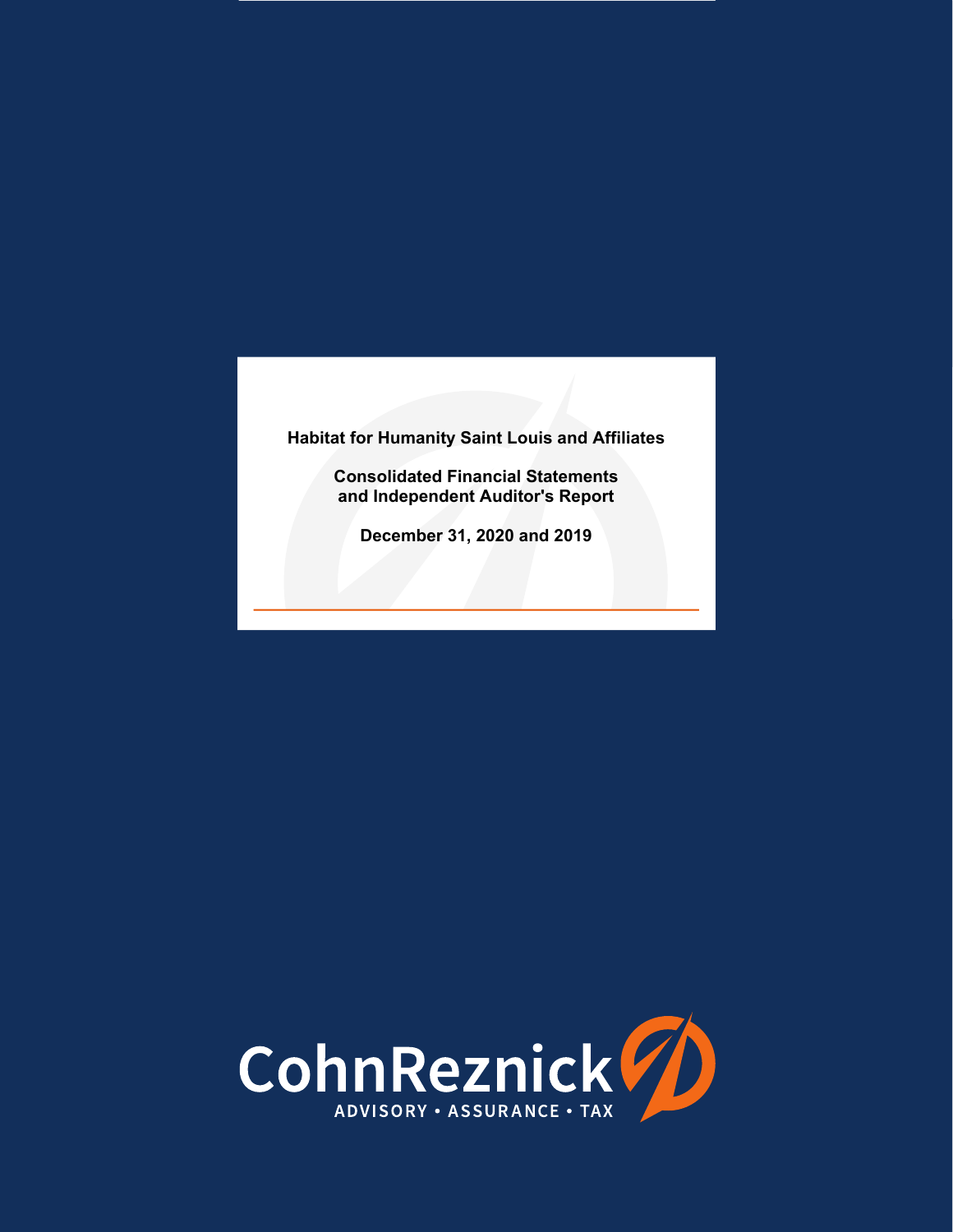## **Index**

|                                                       | <u>Page</u>     |
|-------------------------------------------------------|-----------------|
| <b>Independent Auditor's Report</b>                   | $\overline{2}$  |
| <b>Consolidated Financial Statements</b>              |                 |
| <b>Consolidated Statements of Financial Position</b>  | 4               |
| <b>Consolidated Statements of Activities</b>          | 6               |
| <b>Consolidated Statements of Functional Expenses</b> | 8               |
| <b>Consolidated Statements of Cash Flows</b>          | 10 <sup>°</sup> |
| Notes to Consolidated Financial Statements            | 13              |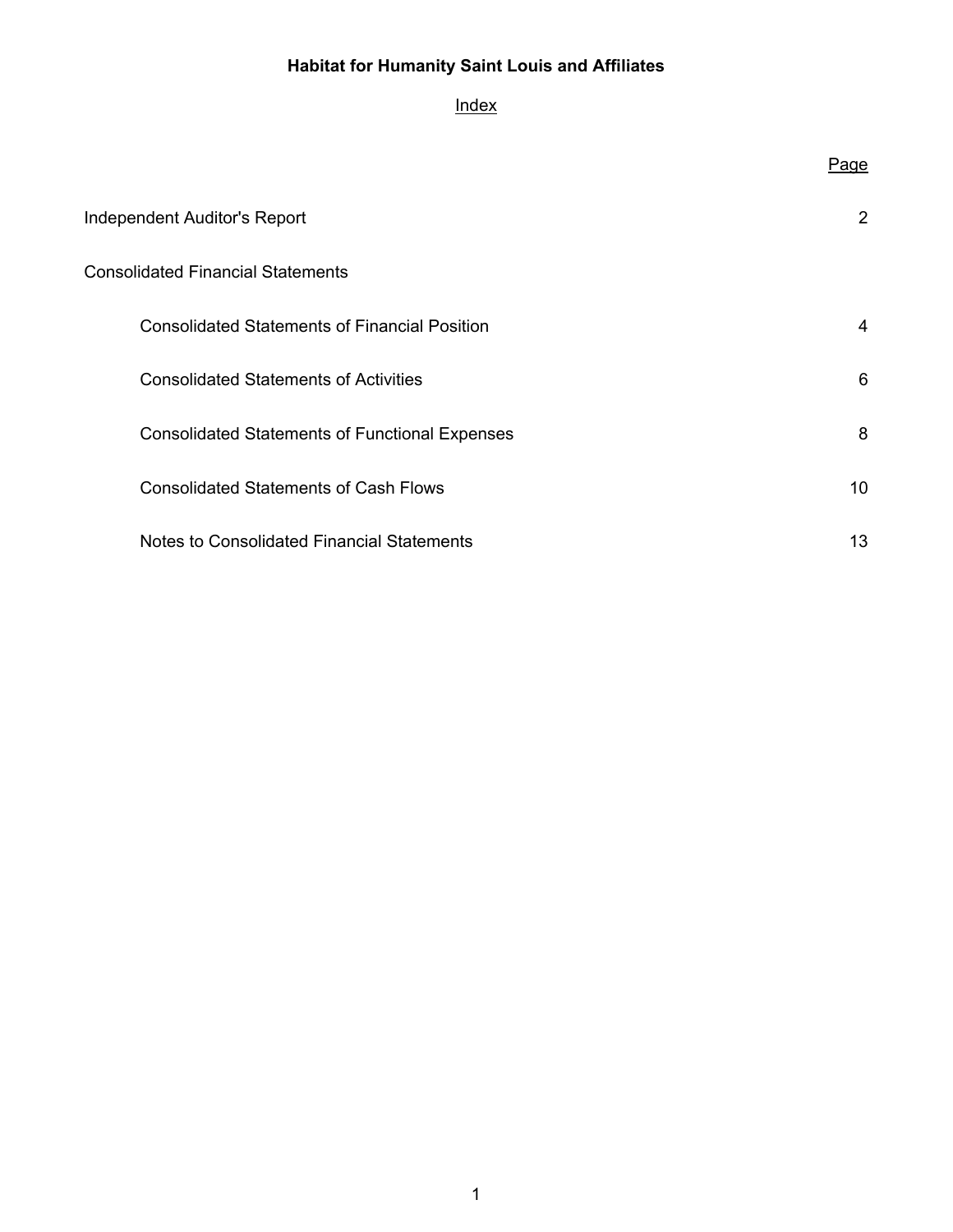**CohnReznick LLP** cohnreznick.com



## Independent Auditor's Report

To the Board of Directors Habitat for Humanity Saint Louis and Affiliates St. Louis, MO

We have audited the accompanying consolidated financial statements of Habitat for Humanity Saint Louis and its affiliates, which comprise the consolidated statements of financial position as of December 31, 2020 and 2019, and the related consolidated statements of activities, functional expenses and cash flows for the years then ended, and the related notes to the consolidated financial statements.

#### *Management's Responsibility for the Consolidated Financial Statements*

Management is responsible for the preparation and fair presentation of these consolidated financial statements in accordance with accounting principles generally accepted in the United States of America; this includes the design, implementation, and maintenance of internal control relevant to the preparation and fair presentation of consolidated financial statements that are free from material misstatement, whether due to fraud or error.

#### *Auditor's Responsibility*

Our responsibility is to express an opinion on these consolidated financial statements based on our audits. We conducted our audits in accordance with auditing standards generally accepted in the United States of America. Those standards require that we plan and perform the audits to obtain reasonable assurance about whether the consolidated financial statements are free from material misstatement.

An audit involves performing procedures to obtain audit evidence about the amounts and disclosures in the consolidated financial statements. The procedures selected depend on the auditor's judgment, including the assessment of the risks of material misstatement of the consolidated financial statements, whether due to fraud or error. In making those risk assessments, the auditor considers internal control relevant to the entity's preparation and fair presentation of the consolidated financial statements in order to design audit procedures that are appropriate in the circumstances, but not for the purpose of expressing an opinion on the effectiveness of the entity's internal control. Accordingly, we express no such opinion. An audit also includes evaluating the appropriateness of accounting policies used and the reasonableness of significant accounting estimates made by management, as well as evaluating the overall presentation of the consolidated financial statements.

We believe that the audit evidence we have obtained is sufficient and appropriate to provide a basis for our audit opinion.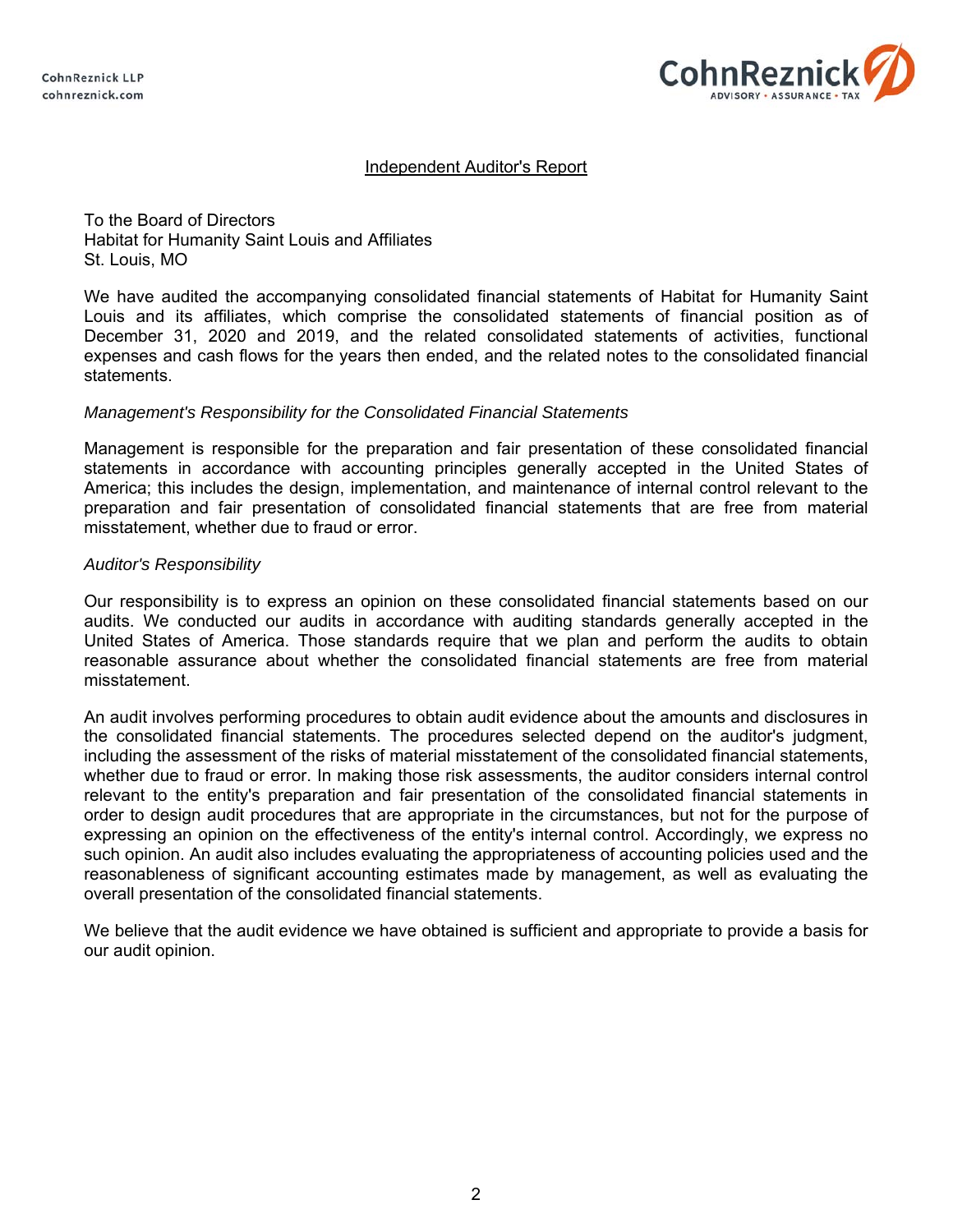

*Opinion* 

In our opinion, the consolidated financial statements referred to above present fairly, in all material respects, the financial position of Habitat for Humanity Saint Louis and its affiliates as of December 31, 2020 and 2019, and the changes in its net assets and its cash flows for the years then ended in accordance with accounting principles generally accepted in the United States of America.

CohnReznick ZLP

Chicago, Illinois July 1, 2021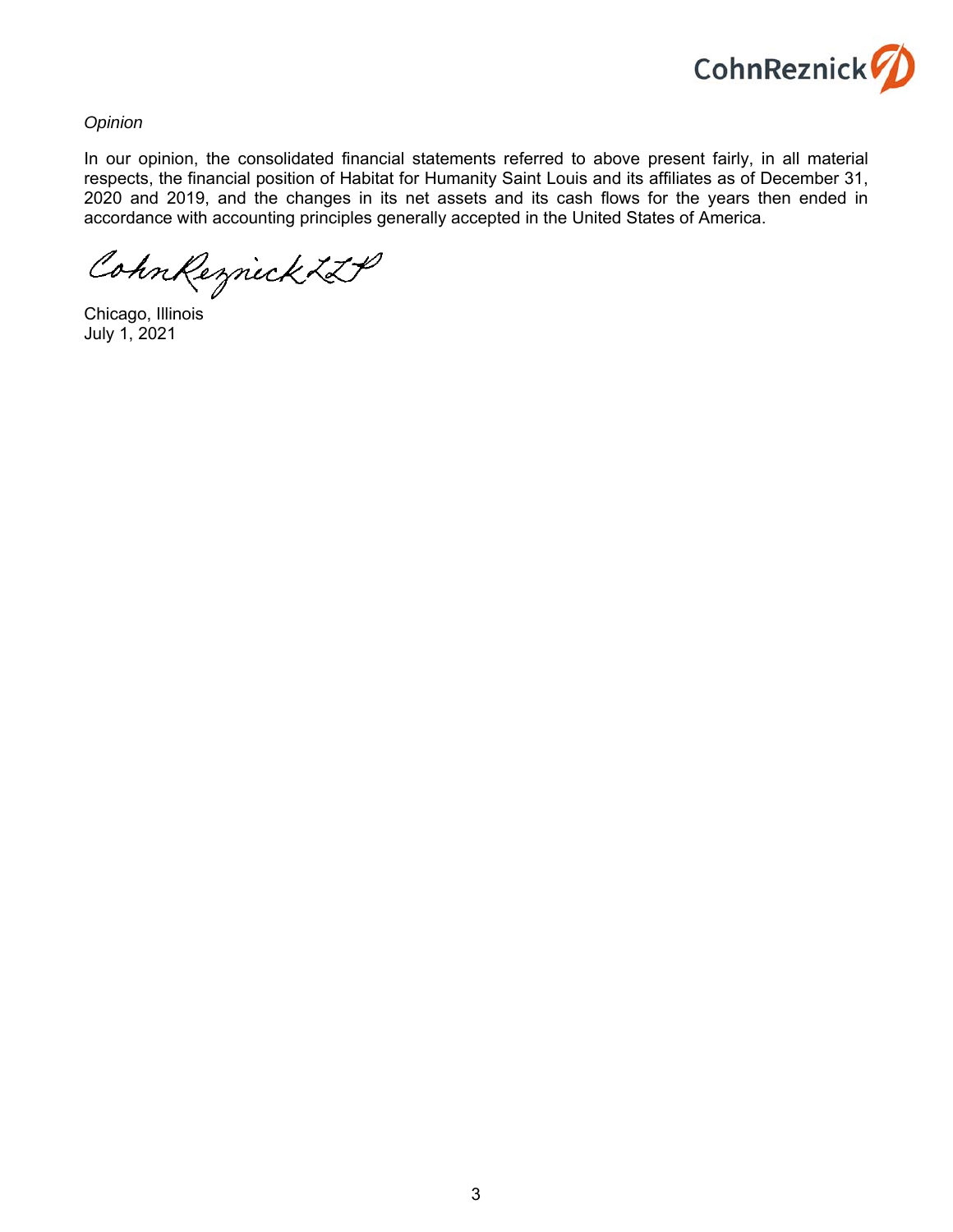## **Consolidated Statements of Financial Position December 31, 2020 and 2019**

## **Assets**

|                                                | 2020 |            |    | 2019      |
|------------------------------------------------|------|------------|----|-----------|
| <b>Current assets</b>                          |      |            |    |           |
| Cash and cash equivalents                      | \$   | 51,916     | \$ | 136,672   |
| Restricted cash                                |      | 86,474     |    | 47,066    |
| Pledges receivable                             |      | 17,600     |    | 56,425    |
| Grants receivable                              |      | 3,900      |    | 8,400     |
| Other receivables, net                         |      | 283,315    |    | 262,920   |
| Home construction and inventory                |      | 1,494,120  |    | 1,005,955 |
| ReStore inventory                              |      | 320,162    |    | 312,551   |
| Prepaid expenses and other assets              |      | 493,600    |    | 11,567    |
|                                                |      |            |    |           |
| <b>Total current assets</b>                    |      | 2,751,087  |    | 1,841,556 |
|                                                |      |            |    |           |
| <b>Fixed assets</b>                            |      |            |    |           |
| Property and equipment, net                    |      | 3,746,672  |    | 3,864,079 |
| Total fixed assets                             |      | 3,746,672  |    | 3,864,079 |
|                                                |      |            |    |           |
| Long-term assets                               |      |            |    |           |
| Mortgages receivable, net                      |      | 1,459,972  |    | 1,503,051 |
| Investments in new markets tax credit programs |      | 2,455,376  |    | 1,260,552 |
| Capitalized costs, net                         |      | 166,103    |    | 88,334    |
|                                                |      |            |    |           |
| Total long-term assets                         |      | 4,081,451  |    | 2,851,937 |
| <b>Total assets</b>                            | \$   | 10,579,210 | S  | 8,557,572 |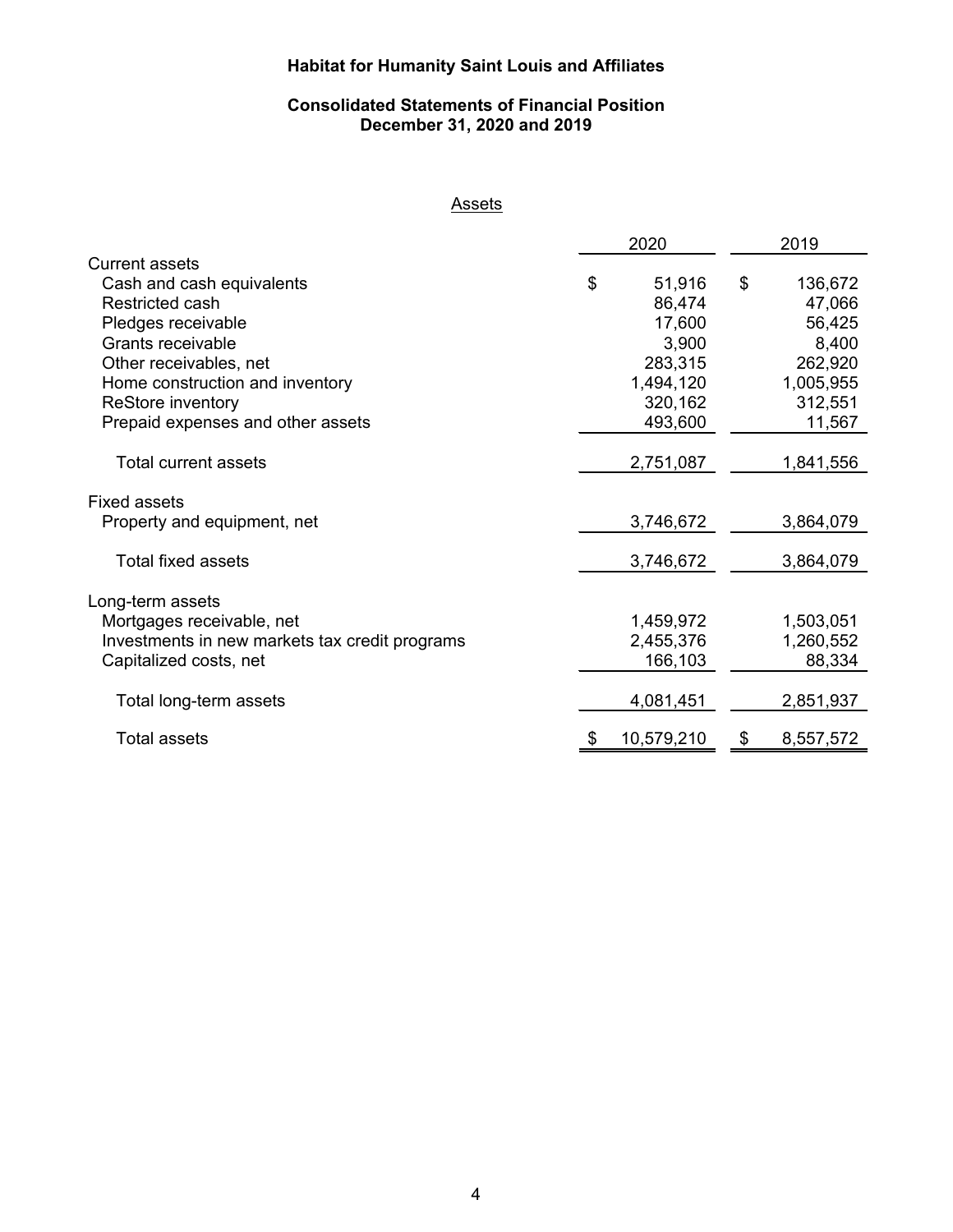## **Consolidated Statements of Financial Position December 31, 2020 and 2019**

## Liabilities and Net Assets

|                                                                                                                                                 | 2020                                          |    | 2019                                        |
|-------------------------------------------------------------------------------------------------------------------------------------------------|-----------------------------------------------|----|---------------------------------------------|
| <b>Current liabilities</b><br>Lines of credit<br>Current portion of long-term debt<br>Accounts payable and accrued expenses<br>Deferred revenue | \$<br>882,624<br>29,767<br>834,494<br>834,959 | \$ | 1,000,433<br>68,200<br>1,412,698<br>382,155 |
| <b>Total current liabilities</b>                                                                                                                | 2,581,844                                     |    | 2,863,486                                   |
| Deposits liability<br>Mortgage escrows                                                                                                          | 365,390                                       |    | 360,302                                     |
| Long-term liabilities<br>Long-term debt                                                                                                         | 6,486,715                                     |    | 4,091,206                                   |
| <b>Total liabilities</b>                                                                                                                        | 9,433,949                                     |    | 7,314,994                                   |
| Commitments and contingencies                                                                                                                   |                                               |    |                                             |
| Net assets<br>Without donor restrictions<br>With donor restrictions                                                                             | 1,132,875<br>12,386                           |    | 1,180,113<br>62,465                         |
| Total net assets                                                                                                                                | 1,145,261                                     |    | 1,242,578                                   |
| Total liabilities and net assets                                                                                                                | 10,579,210                                    | S  | 8,557,572                                   |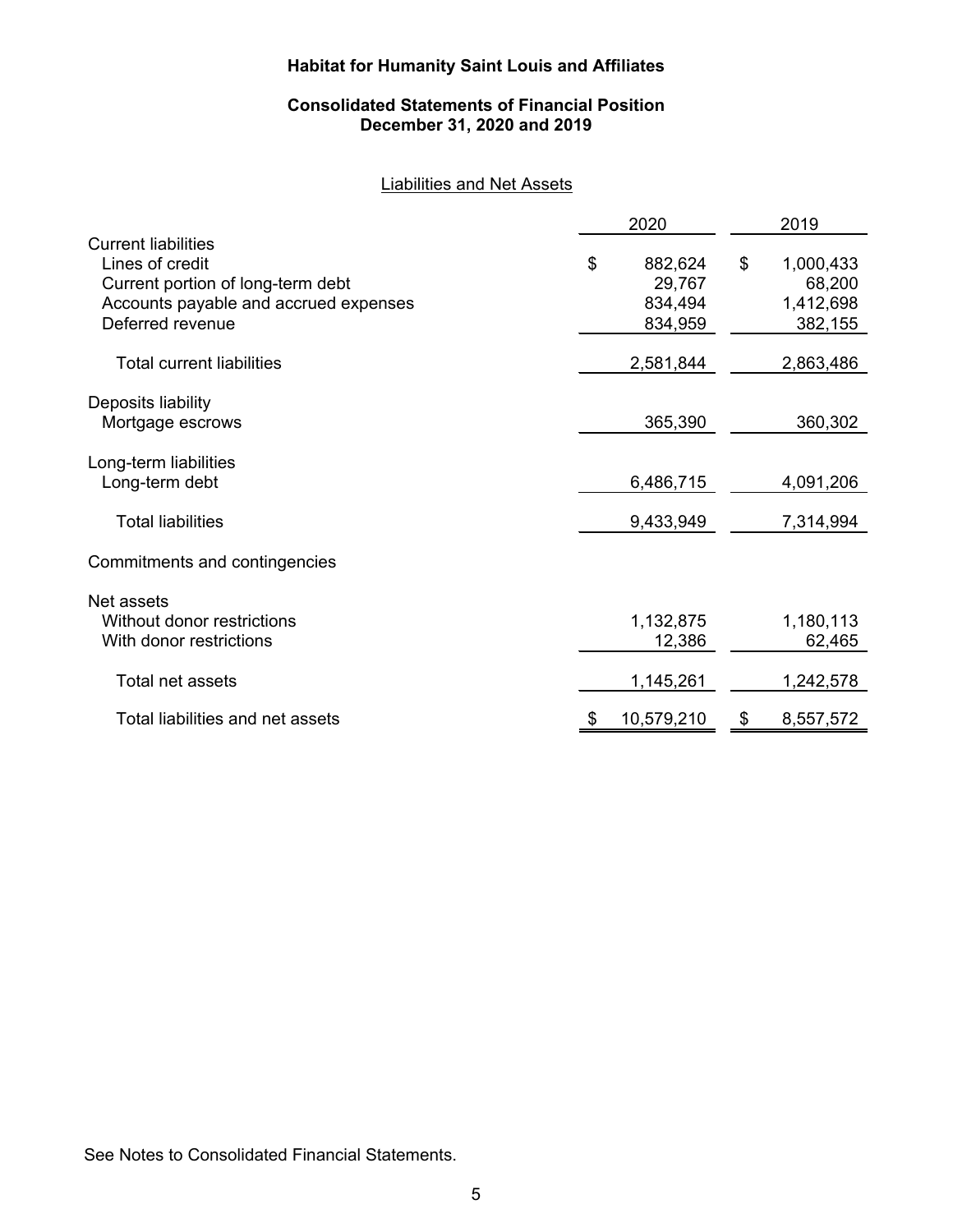## **Consolidated Statements of Activities Year Ended December 31, 2020**

|                                                                                                                                                                                                                       | Without donor<br>restrictions                               |               | With donor<br>restrictions | Total                                                       |
|-----------------------------------------------------------------------------------------------------------------------------------------------------------------------------------------------------------------------|-------------------------------------------------------------|---------------|----------------------------|-------------------------------------------------------------|
| Operating support and revenue<br>Contributions and sponsorships<br>Grants<br>Sales to homeowners<br><b>ReStore retail sales</b><br>Donated property, materials and services<br>Fundraising and special events revenue | \$<br>1,216,262<br>117,200<br>270,000<br>825,800<br>841,511 | \$            | 320,925<br>27,704          | \$<br>1,537,187<br>117,200<br>270,000<br>825,800<br>869,215 |
| (net of expenses of \$0)<br>Investment income                                                                                                                                                                         |                                                             |               | 18,297                     | 18,297                                                      |
| Other income<br>Net assets released from restrictions                                                                                                                                                                 | 805,189<br>417,005                                          |               | (417,005)                  | 805,189                                                     |
| Total operating support and revenue                                                                                                                                                                                   | 4,492,967                                                   |               | (50,079)                   | 4,442,888                                                   |
| Operating expenses<br>Program services:<br>Home construction and                                                                                                                                                      |                                                             |               |                            |                                                             |
| construction support<br>ReStore retail operations                                                                                                                                                                     | 1,719,778<br>2,000,562                                      |               |                            | 1,719,778<br>2,000,562                                      |
| Total program services                                                                                                                                                                                                | 3,720,340                                                   |               |                            | 3,720,340                                                   |
| Supporting activities:<br>Management and general<br>Fundraising                                                                                                                                                       | 589,707<br>251,588                                          |               |                            | 589,707<br>251,588                                          |
| Total supporting activities                                                                                                                                                                                           | 841,295                                                     |               |                            | 841,295                                                     |
| Total operating expenses                                                                                                                                                                                              | 4,561,635                                                   |               |                            | 4,561,635                                                   |
| Other revenue<br>Net investment return                                                                                                                                                                                | 21,430                                                      |               |                            | 21,430                                                      |
| Total other revenue                                                                                                                                                                                                   | 21,430                                                      |               |                            | 21,430                                                      |
| Change in net assets                                                                                                                                                                                                  | (47, 238)                                                   |               | (50,079)                   | (97, 317)                                                   |
| Net assets - beginning of year                                                                                                                                                                                        | 1,180,113                                                   |               | 62,465                     | 1,242,578                                                   |
| Net assets - end of year                                                                                                                                                                                              | \$<br>1,132,875                                             | $\frac{1}{2}$ | 12,386                     | \$<br>1,145,261                                             |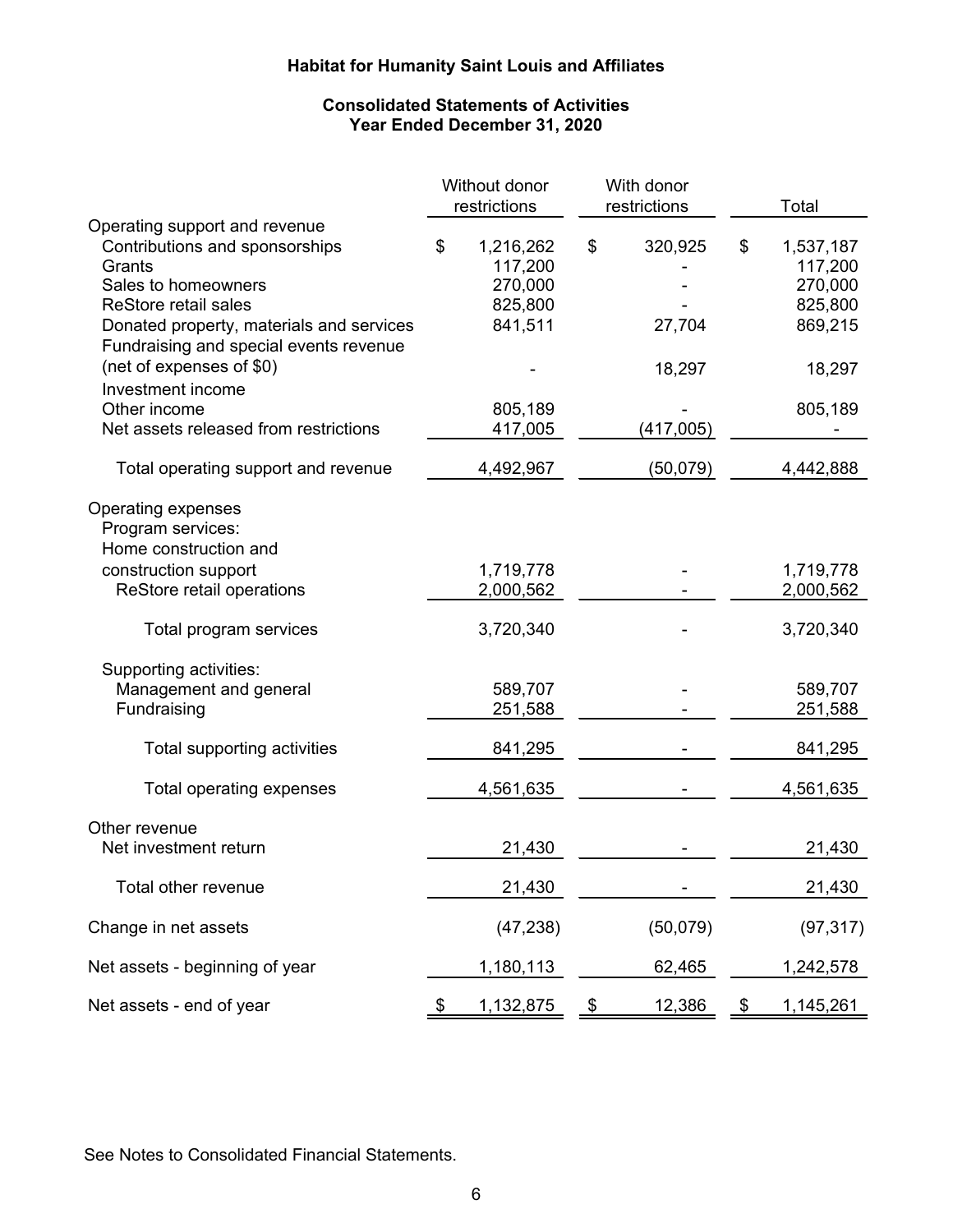## **Consolidated Statements of Activities Year Ended December 31, 2019**

|                                                                                                                                                                                                                                                       | Without donor<br>restrictions                                              | With donor<br>restrictions        | Total                                                                       |
|-------------------------------------------------------------------------------------------------------------------------------------------------------------------------------------------------------------------------------------------------------|----------------------------------------------------------------------------|-----------------------------------|-----------------------------------------------------------------------------|
| Operating support and revenue<br>Contributions and sponsorships<br>Grants<br>Sales to homeowners<br><b>ReStore retail sales</b><br>Donated property, materials and services<br>Fundraising and special events revenue<br>(net of expenses of \$3,259) | \$<br>1,844,353<br>399,495<br>1,496,000<br>1,214,822<br>1,192,847<br>1,807 | \$<br>81,000<br>119,437<br>28,653 | \$<br>1,925,353<br>399,495<br>1,496,000<br>1,214,822<br>1,312,284<br>30,460 |
| Investment income                                                                                                                                                                                                                                     |                                                                            |                                   |                                                                             |
| Other income<br>Net assets released from restrictions                                                                                                                                                                                                 | 250,972<br>229,090                                                         | (229,090)                         | 250,972                                                                     |
| Total operating support and revenue                                                                                                                                                                                                                   | 6,629,386                                                                  |                                   | 6,629,386                                                                   |
| Operating expenses<br>Program services:<br>Home construction and construction                                                                                                                                                                         |                                                                            |                                   |                                                                             |
| support                                                                                                                                                                                                                                               | 3,717,872                                                                  |                                   | 3,717,872                                                                   |
| ReStore retail operations                                                                                                                                                                                                                             | 2,451,406                                                                  |                                   | 2,451,406                                                                   |
| Total program services                                                                                                                                                                                                                                | 6,169,278                                                                  |                                   | 6,169,278                                                                   |
| Supporting activities:<br>Management and general<br>Fundraising                                                                                                                                                                                       | 748,329<br>321,560                                                         |                                   | 748,329<br>321,560                                                          |
| Total supporting activities                                                                                                                                                                                                                           | 1,069,889                                                                  |                                   | 1,069,889                                                                   |
| Total operating expenses                                                                                                                                                                                                                              | 7,239,167                                                                  |                                   | 7,239,167                                                                   |
| Other revenue<br>Debt forgiveness income<br>Net investment return                                                                                                                                                                                     | 431,133<br>21,156                                                          |                                   | 431,133<br>21,156                                                           |
| Total other revenue                                                                                                                                                                                                                                   | 452,289                                                                    |                                   | 452,289                                                                     |
| Change in net assets                                                                                                                                                                                                                                  | (157, 492)                                                                 |                                   | (157, 492)                                                                  |
| Net assets - beginning of year                                                                                                                                                                                                                        | 1,337,605                                                                  | 62,465                            | 1,400,070                                                                   |
| Net assets - end of year                                                                                                                                                                                                                              | \$<br>1,180,113                                                            | \$<br>62,465                      | \$<br>1,242,578                                                             |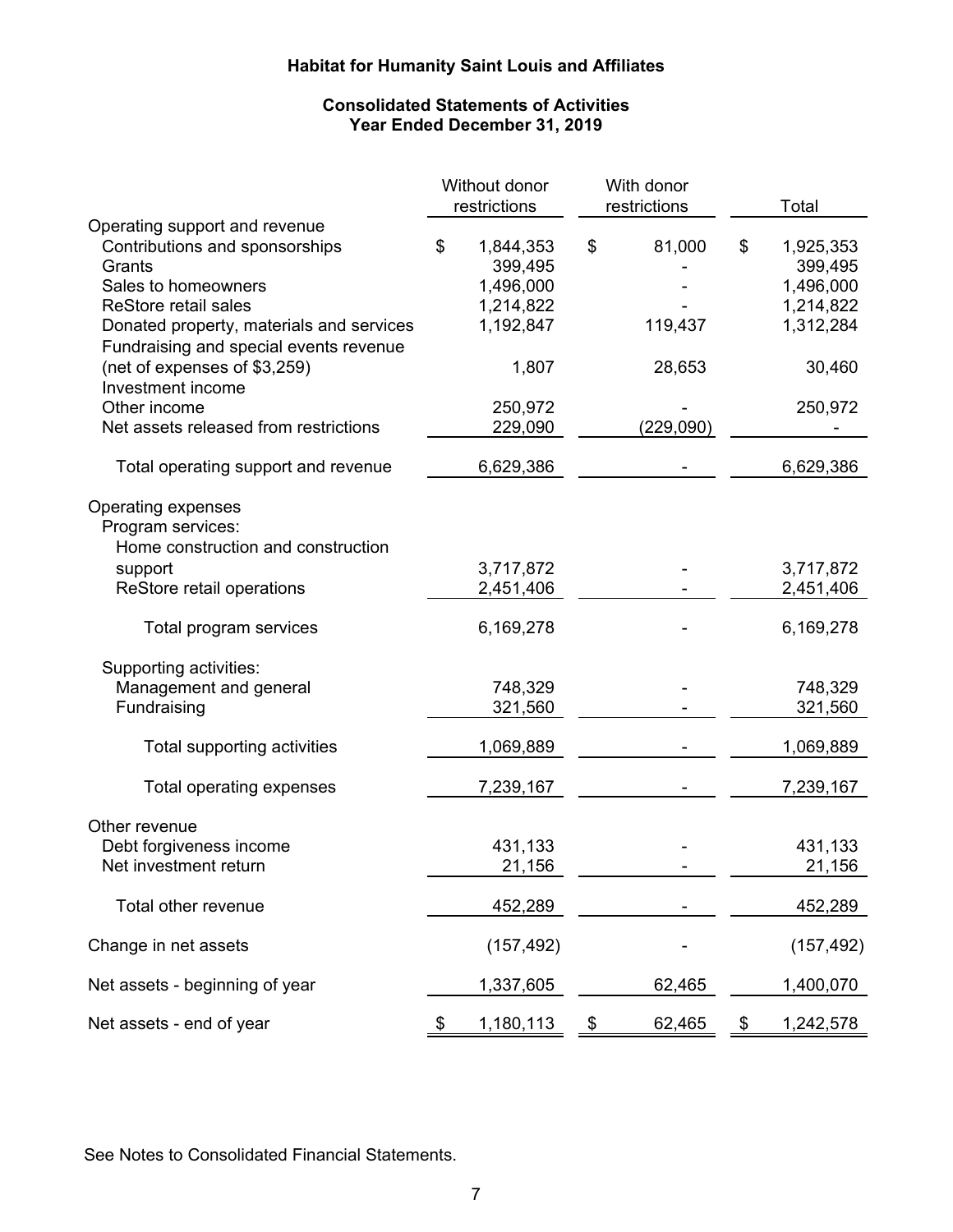#### **Consolidated Statement of Functional Expenses Year Ended December 31, 2020**

|                                |               |    | Program services |                 | Supporting activities |    |             |    |         |    |           |
|--------------------------------|---------------|----|------------------|-----------------|-----------------------|----|-------------|----|---------|----|-----------|
|                                |               |    | ReStore          |                 | Management            |    |             |    |         |    |           |
|                                | Construction  |    | operations       | Total           | and general           |    | Fundraising |    | Total   |    | Total     |
| Salaries and wages             | \$<br>656,302 | \$ | 349,505          | \$<br>1,005,807 | \$<br>214,342         | \$ | 168,417     | \$ | 382,759 | \$ | 1,388,566 |
| Employee taxes and benefits    | 167,895       |    | 116,688          | 284,583         | 33,030                |    | 37,517      |    | 70,547  |    | 355,130   |
| Home construction costs        | 375,342       |    | 120              | 375,462         |                       |    |             |    |         |    | 375,462   |
| Discount on mortgages          | 144,810       |    |                  | 144,810         |                       |    |             |    |         |    | 144,810   |
| Impairment on inventory        | 928           |    |                  | 928             |                       |    |             |    |         |    | 928       |
| Cost of merchandise sales      |               |    | 833,900          | 833,900         |                       |    |             |    |         |    | 833,900   |
| New Market Tax Credit expenses | 10,208        |    |                  | 10,208          |                       |    |             |    |         |    | 10,208    |
| Committee expenses             | 390           |    |                  | 390             | 1,103                 |    | 154         |    | 1,257   |    | 1,647     |
| Computer expenses              | 1,473         |    | 3,108            | 4,581           | 22,929                |    | 496         |    | 23,425  |    | 28,006    |
| Depreciation and amortization  | 68,825        |    | 66,926           | 135,751         | 14,697                |    |             |    | 14,697  |    | 150,448   |
| <b>Facilities cost</b>         | 7,238         |    | 571,632          | 578,870         | 95,793                |    |             |    | 95,793  |    | 674,663   |
| Insurance                      | 25,357        |    | 888              | 26,245          | 29,868                |    |             |    | 29,868  |    | 56,113    |
| Interest expense and service   |               |    |                  |                 |                       |    |             |    |         |    |           |
| charges                        | 135,568       |    | 6,119            | 141,687         | 62,467                |    | 2,510       |    | 64,977  |    | 206,664   |
| Marketing and public relations | 8,583         |    |                  | 8,583           | 248                   |    | 18,903      |    | 19,151  |    | 27,734    |
| <b>Miscellaneous</b>           | 9,010         |    | 5,950            | 14,960          | 7,328                 |    | 269         |    | 7,597   |    | 22,557    |
| Office expenses                | 20,961        |    | 12,402           | 33,363          | 21,260                |    | 16,590      |    | 37,850  |    | 71,213    |
| Postage                        | 749           |    |                  | 749             | 1,211                 |    | 2,797       |    | 4,008   |    | 4,757     |
| Professional fees              | 63,928        |    | 32               | 63,960          | 84,545                |    |             |    | 84,545  |    | 148,505   |
| Telephone                      | 13,062        |    | 6,837            | 19,899          |                       |    | 2,305       |    | 2,305   |    | 22,204    |
| Vehicle                        | 9,149         |    | 26,455           | 35,604          | 886                   |    | 1,630       |    | 2,516   |    | 38,120    |
|                                | 1,719,778     | S  | 2,000,562        | \$<br>3,720,340 | 589,707               |    | 251,588     |    | 841,295 | S  | 4,561,635 |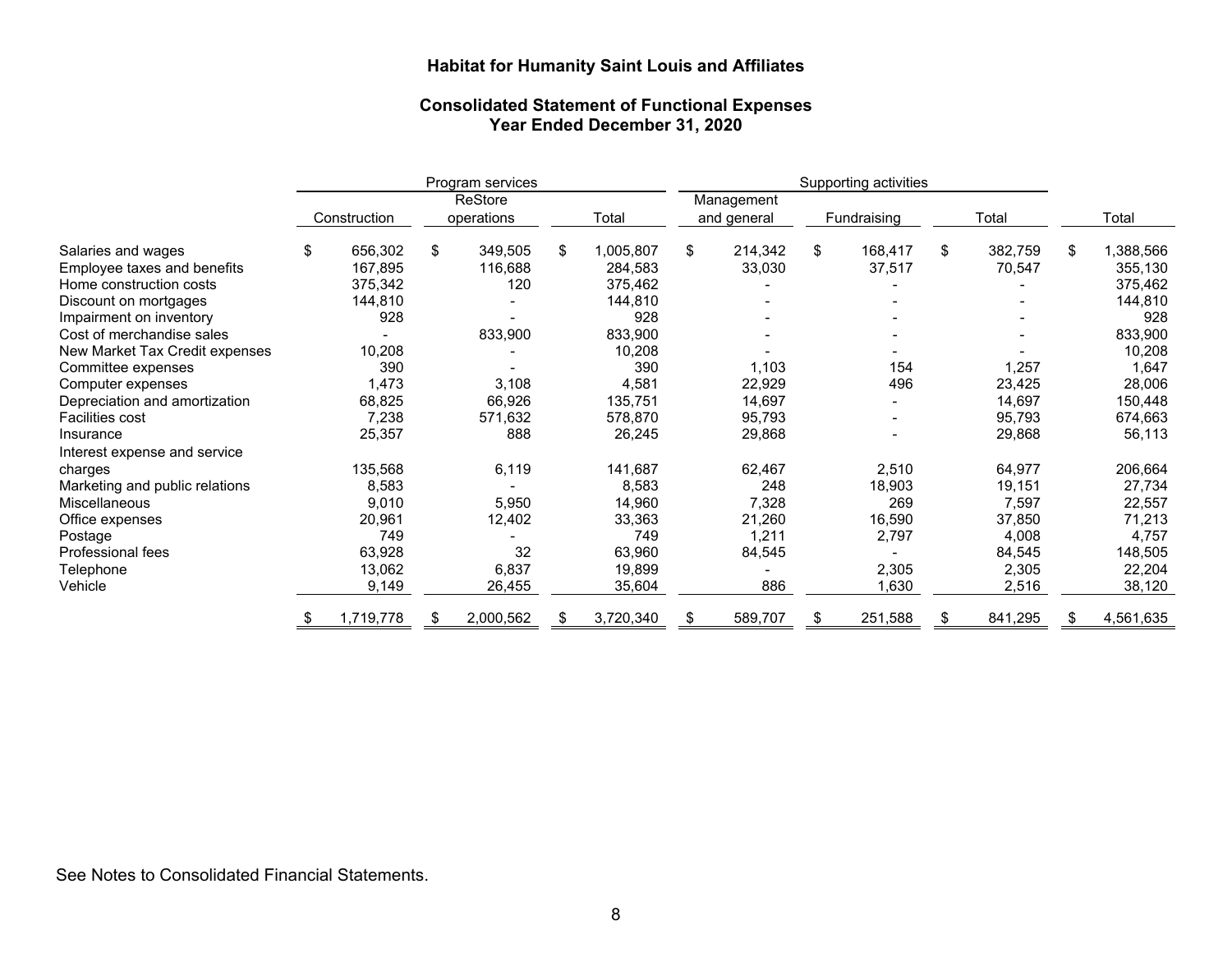#### **Consolidated Statement of Functional Expenses Year Ended December 31, 2019**

|                                |    | Program services |    |                       |       | Supporting activities |    |         |    |         |    |           |    |           |  |  |                           |  |             |  |       |  |  |       |
|--------------------------------|----|------------------|----|-----------------------|-------|-----------------------|----|---------|----|---------|----|-----------|----|-----------|--|--|---------------------------|--|-------------|--|-------|--|--|-------|
|                                |    | Construction     |    | ReStore<br>operations | Total |                       |    |         |    |         |    |           |    |           |  |  | Management<br>and general |  | Fundraising |  | Total |  |  | Total |
| Salaries and wages             | \$ | 809,877          | \$ | 484,334               | \$    | 1,294,211             | \$ | 271,831 | \$ | 215,867 | \$ | 487,698   | \$ | 1,781,909 |  |  |                           |  |             |  |       |  |  |       |
| Employee taxes and benefits    |    | 207,771          |    | 126,351               |       | 334,122               |    | 65,241  |    | 40,775  |    | 106,016   |    | 440,138   |  |  |                           |  |             |  |       |  |  |       |
| Home construction costs        |    | 1,924,786        |    | 272                   |       | 1,925,058             |    | 6,586   |    |         |    | 6,586     |    | 1,931,644 |  |  |                           |  |             |  |       |  |  |       |
| Discount on mortgages          |    | 217,441          |    |                       |       | 217,441               |    |         |    |         |    |           |    | 217,441   |  |  |                           |  |             |  |       |  |  |       |
| Impairment on inventory        |    | 37,145           |    |                       |       | 37,145                |    |         |    |         |    |           |    | 37,145    |  |  |                           |  |             |  |       |  |  |       |
| Cost of merchandise sales      |    |                  |    | 1,210,903             |       | 1,210,903             |    |         |    |         |    |           |    | 1,210,903 |  |  |                           |  |             |  |       |  |  |       |
| New Market Tax Credit expenses |    | 14,210           |    |                       |       | 14,210                |    |         |    |         |    |           |    | 14,210    |  |  |                           |  |             |  |       |  |  |       |
| Bad debt                       |    | 409              |    |                       |       | 409                   |    | 53,000  |    | 8,500   |    | 61,500    |    | 61,909    |  |  |                           |  |             |  |       |  |  |       |
| Committee expenses             |    | 4,997            |    |                       |       | 4,997                 |    | 5,165   |    | 707     |    | 5,872     |    | 10,869    |  |  |                           |  |             |  |       |  |  |       |
| Computer expenses              |    | 2,324            |    | 3,135                 |       | 5,459                 |    | 14,367  |    | 429     |    | 14,796    |    | 20,255    |  |  |                           |  |             |  |       |  |  |       |
| Depreciation and amortization  |    | 100,253          |    | 64,479                |       | 164,732               |    | 14,697  |    |         |    | 14,697    |    | 179,429   |  |  |                           |  |             |  |       |  |  |       |
| <b>Facilities cost</b>         |    | 6,699            |    | 491,082               |       | 497,781               |    | 49,808  |    |         |    | 49,808    |    | 547,589   |  |  |                           |  |             |  |       |  |  |       |
| Insurance                      |    | 18,421           |    | 820                   |       | 19,241                |    | 31,306  |    |         |    | 31,306    |    | 50,547    |  |  |                           |  |             |  |       |  |  |       |
| Interest expense and service   |    |                  |    |                       |       |                       |    |         |    |         |    |           |    |           |  |  |                           |  |             |  |       |  |  |       |
| charges                        |    | 205,802          |    | 17,744                |       | 223,546               |    | 44,072  |    | 17      |    | 44,089    |    | 267,635   |  |  |                           |  |             |  |       |  |  |       |
| Marketing and public relations |    | 40,836           |    | 1,565                 |       | 42,401                |    | 439     |    | 34,261  |    | 34,700    |    | 77,101    |  |  |                           |  |             |  |       |  |  |       |
| <b>Miscellaneous</b>           |    | 26,711           |    | 2,540                 |       | 29,251                |    | 6,960   |    | 482     |    | 7,442     |    | 36,693    |  |  |                           |  |             |  |       |  |  |       |
| Office expenses                |    | 20,158           |    | 15,565                |       | 35,723                |    | 18,738  |    | 15,170  |    | 33,908    |    | 69,631    |  |  |                           |  |             |  |       |  |  |       |
| Postage                        |    | 546              |    | 416                   |       | 962                   |    | 1,411   |    | 613     |    | 2,024     |    | 2,986     |  |  |                           |  |             |  |       |  |  |       |
| Professional fees              |    | 52,285           |    |                       |       | 52,285                |    | 161,256 |    |         |    | 161,256   |    | 213,541   |  |  |                           |  |             |  |       |  |  |       |
| Telephone                      |    | 12,470           |    | 6,788                 |       | 19,258                |    | 2,635   |    | 2,005   |    | 4,640     |    | 23,898    |  |  |                           |  |             |  |       |  |  |       |
| Travel and meals               |    | 1,995            |    |                       |       | 1,995                 |    |         |    |         |    |           |    | 1,995     |  |  |                           |  |             |  |       |  |  |       |
| Vehicle                        |    | 12,736           |    | 25,412                |       | 38,148                |    | 817     |    | 2,734   |    | 3,551     |    | 41,699    |  |  |                           |  |             |  |       |  |  |       |
|                                | R. | 3,717,872        | \$ | 2,451,406             | S.    | 6,169,278             | \$ | 748,329 | \$ | 321,560 | \$ | 1,069,889 | S  | 7,239,167 |  |  |                           |  |             |  |       |  |  |       |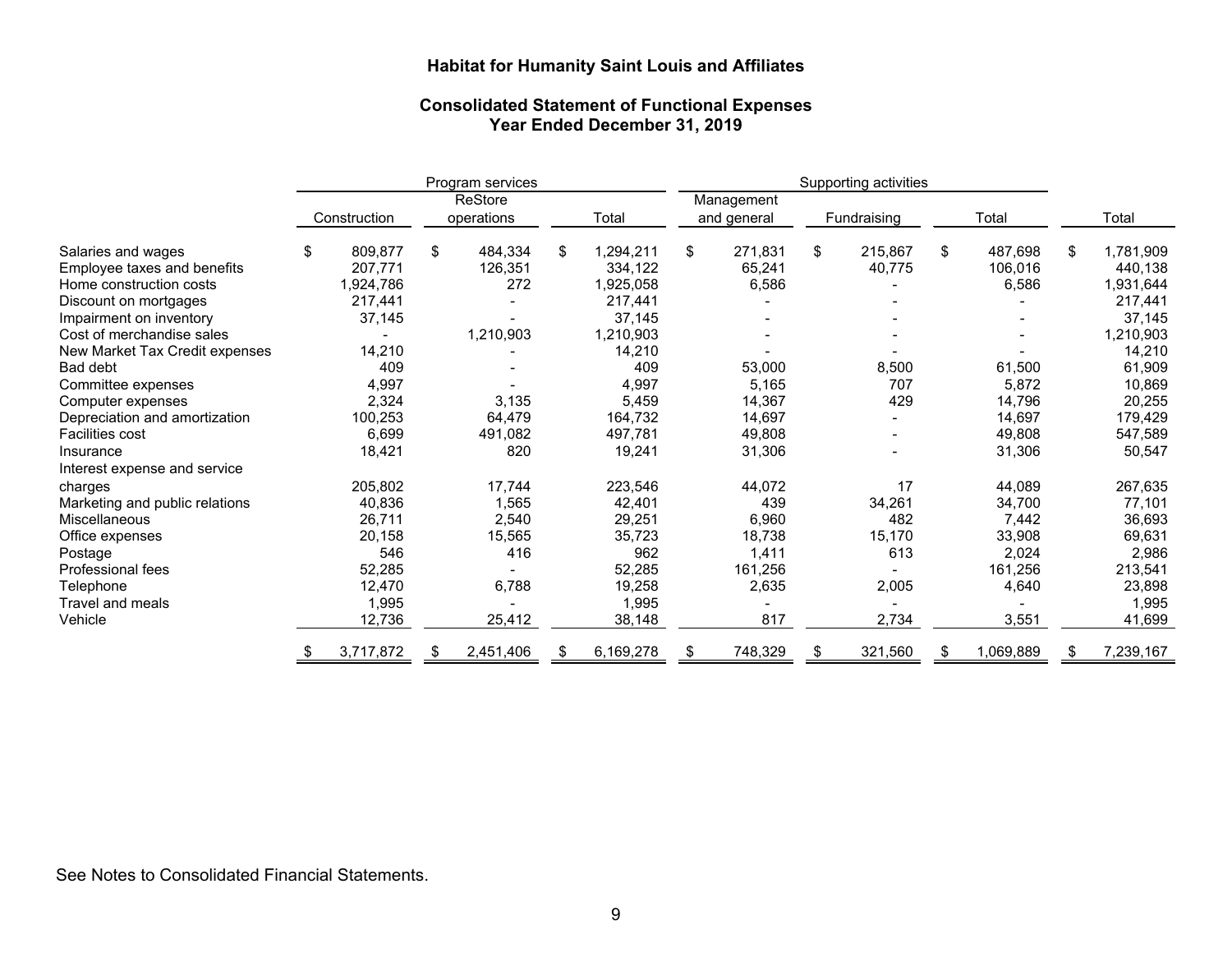## **Consolidated Statements of Cash Flows Years Ended December 31, 2020 and 2019**

|                                                     | 2020            | 2019            |
|-----------------------------------------------------|-----------------|-----------------|
| Cash flows from operating activities                |                 |                 |
| Contribution and sponsorship receipts               | \$<br>2,075,324 | \$<br>1,770,333 |
| <b>Grant receipts</b>                               | 114,862         | 456,857         |
| Sales to homeowners receipts                        | 237,284         | 1,665,559       |
| ReStore retail receipts                             | 825,809         | 1,232,877       |
| Net fundraising and special events receipts         | 18,297          | 30,460          |
| Investment receipts                                 | 21,430          | 21,156          |
| Other operating receipts                            | 663,509         | 174,375         |
| <b>Total receipts</b>                               | 3,956,515       | 5,351,617       |
|                                                     |                 |                 |
| Salaries and wages paid                             | (1,759,488)     | (2,009,569)     |
| Home construction costs paid                        | (1, 149, 633)   | (1, 287, 491)   |
| Cost of merchandise sales                           | (9)             | (18,056)        |
| New markets tax credit transaction costs paid       | (10, 208)       | (14,210)        |
| Committee expenses paid                             | (1,647)         | (10, 869)       |
| Computer expenses paid                              | (28,006)        | (20, 255)       |
| Facilities expenses paid                            | (1,368,180)     | (376, 139)      |
| Insurance paid                                      | (76, 149)       | (27, 236)       |
| Interest expense and service charges paid           | (204, 731)      | (271, 925)      |
| Marketing and PR expenses paid                      | (27, 734)       | (77, 101)       |
| Administrative expenses paid                        | (161, 206)      | (192,085)       |
| Professional fees paid                              | (148, 505)      | (213, 541)      |
| <b>Total disbursements</b>                          | (4,935,496)     | (4,518,477)     |
| Net cash (used in) provided by operating activities | (978, 981)      | 833,140         |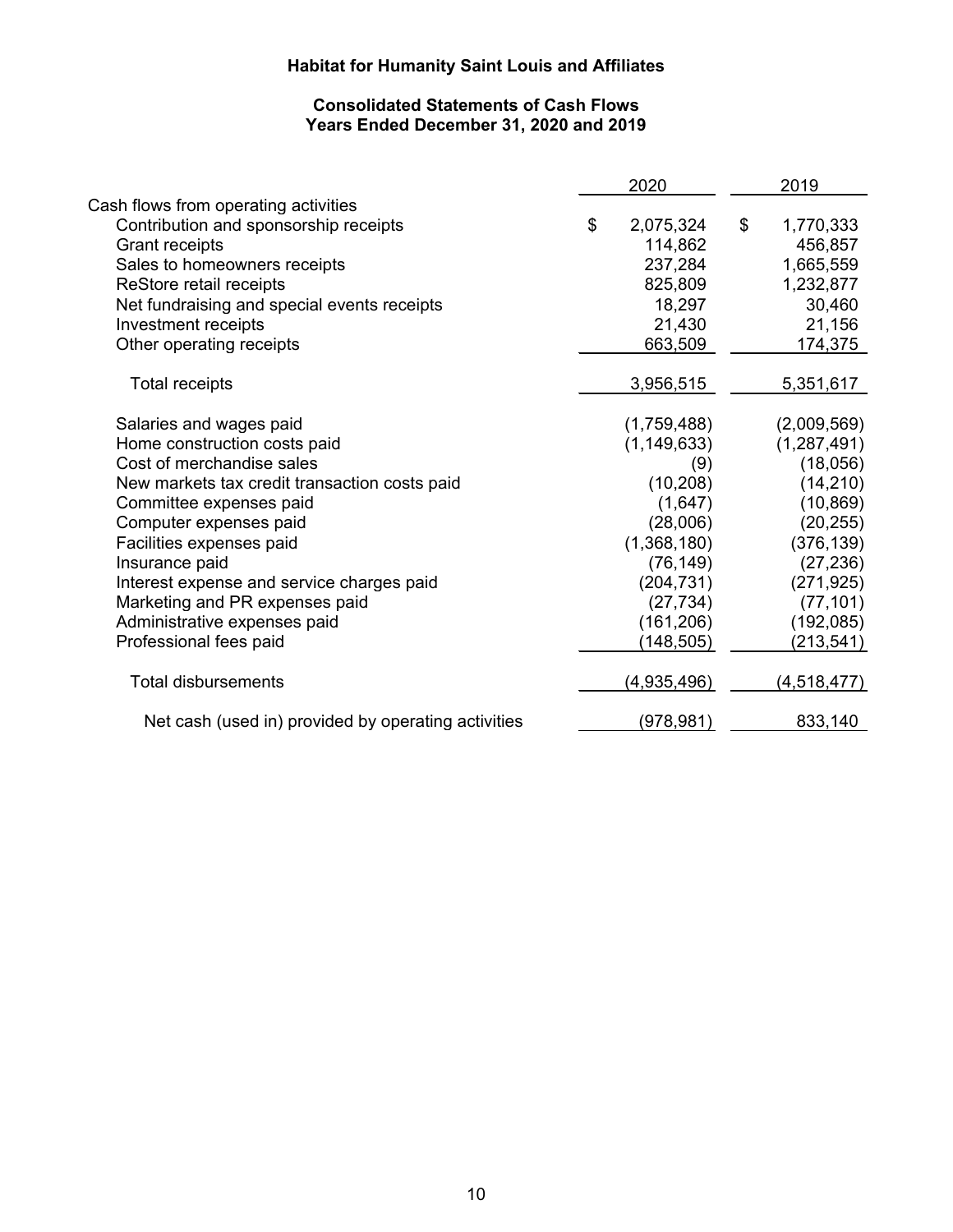## **Consolidated Statements of Cash Flows Years Ended December 31, 2020 and 2019**

|                                                                                                                                                                                                                                                                                     |    | 2020                                                            | 2019                                                             |
|-------------------------------------------------------------------------------------------------------------------------------------------------------------------------------------------------------------------------------------------------------------------------------------|----|-----------------------------------------------------------------|------------------------------------------------------------------|
| Cash flows from investing activities<br>Investment in Harbor Habitat Leverage III, L.L.C.<br>Guarantee fees paid<br>Purchases of property and equipment                                                                                                                             |    | (1, 194, 824)<br>(110, 810)                                     | (65, 590)                                                        |
| Net cash used in investing activities                                                                                                                                                                                                                                               |    | (1,305,634)                                                     | (65, 590)                                                        |
| Cash flows from financing activities<br>Payments on lines of credit, net<br>Proceeds from long-term debt<br>Principal payments on long-term debt<br>Net cash provided by (used in) financing activities<br>Net (decrease) increase in cash, cash equivalents and<br>restricted cash |    | (117, 809)<br>2,771,250<br>(414, 174)<br>2,239,267<br>(45, 348) | (748,004)<br>37,505<br>(24, 824)<br>(735, 323)<br>32,227         |
| Cash, cash equivalents, and restricted cash, beginning                                                                                                                                                                                                                              |    | 183,738                                                         | <u>151,511</u>                                                   |
| Cash, cash equivalents, and restricted cash, end                                                                                                                                                                                                                                    |    | 138,390                                                         | 183,738                                                          |
| Significant noncash investing and financing activities<br>Purchases of property and equipment<br>Accounts payable and accrued expenses<br><b>Investment in NMTC</b><br>Loan payable (NMTC)<br>Debt forgiveness (NMTC)                                                               | \$ |                                                                 | \$<br>(12, 160)<br>12,160<br>1,448,867<br>(1,880,000)<br>431,133 |
|                                                                                                                                                                                                                                                                                     | S  |                                                                 |                                                                  |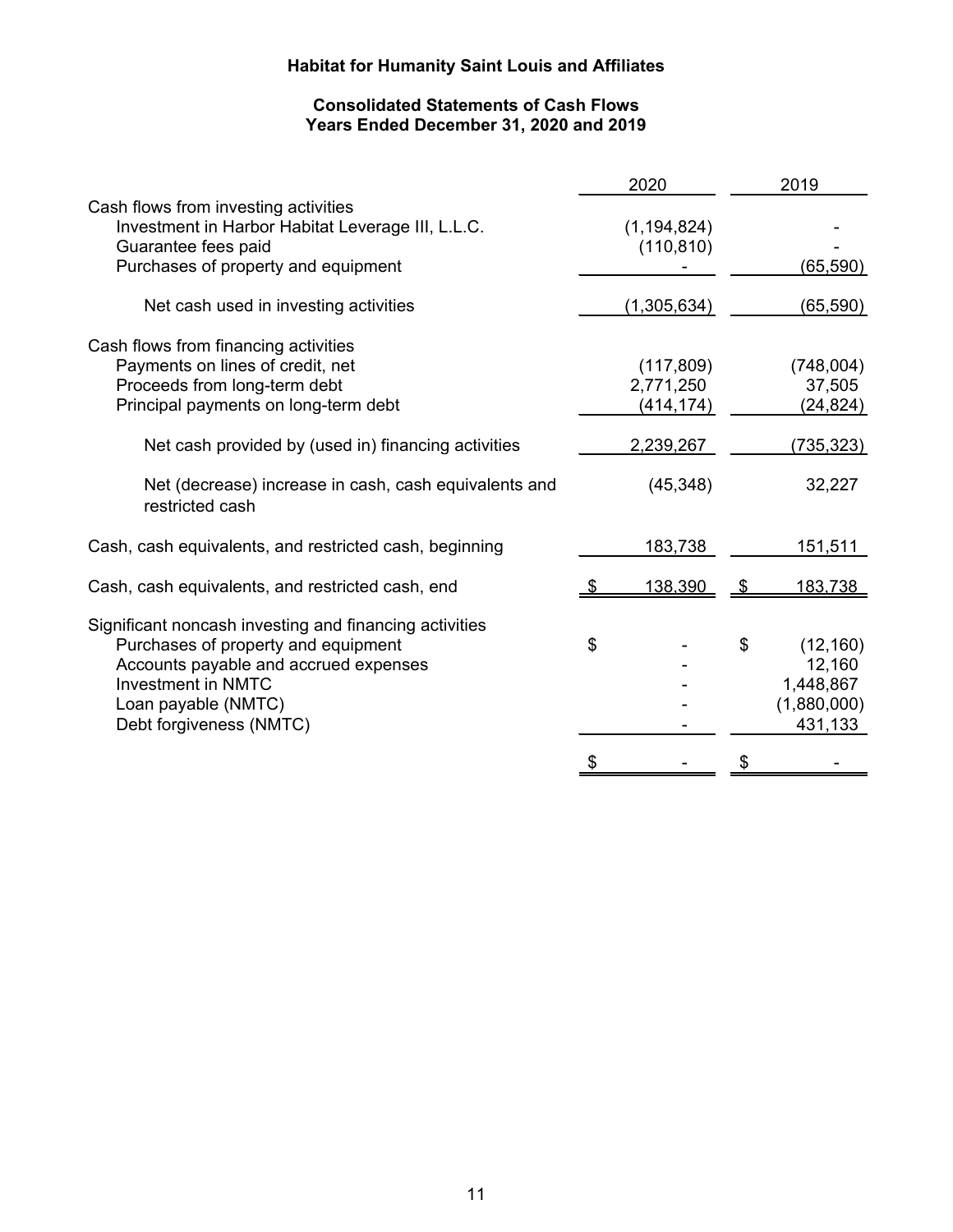## **Consolidated Statements of Cash Flows Years Ended December 31, 2020 and 2019**

| 2020       | 2019                   |            |  |
|------------|------------------------|------------|--|
|            |                        |            |  |
|            |                        |            |  |
|            |                        | (157, 492) |  |
|            |                        |            |  |
|            |                        |            |  |
| 928        |                        | 37,145     |  |
| 144,810    |                        | 217,441    |  |
| (7,620)    |                        | 17,985     |  |
|            |                        | 61,909     |  |
| 150,448    |                        | 179,429    |  |
|            |                        | (431, 133) |  |
|            |                        |            |  |
| 38,825     |                        | (67, 330)  |  |
| 4,500      |                        | 29,419     |  |
| (20, 395)  |                        | (94, 188)  |  |
| 9          |                        | 70         |  |
| (489, 093) |                        | 376,374    |  |
| (482, 033) |                        | 201,076    |  |
| (101, 731) |                        | 80,201     |  |
| (578, 204) |                        | 332,540    |  |
| 5,088      |                        | 21,751     |  |
| 452,804    |                        | 27,943     |  |
|            |                        | 833,140    |  |
| \$<br>\$   | (97, 317)<br>(978,981) | \$<br>\$   |  |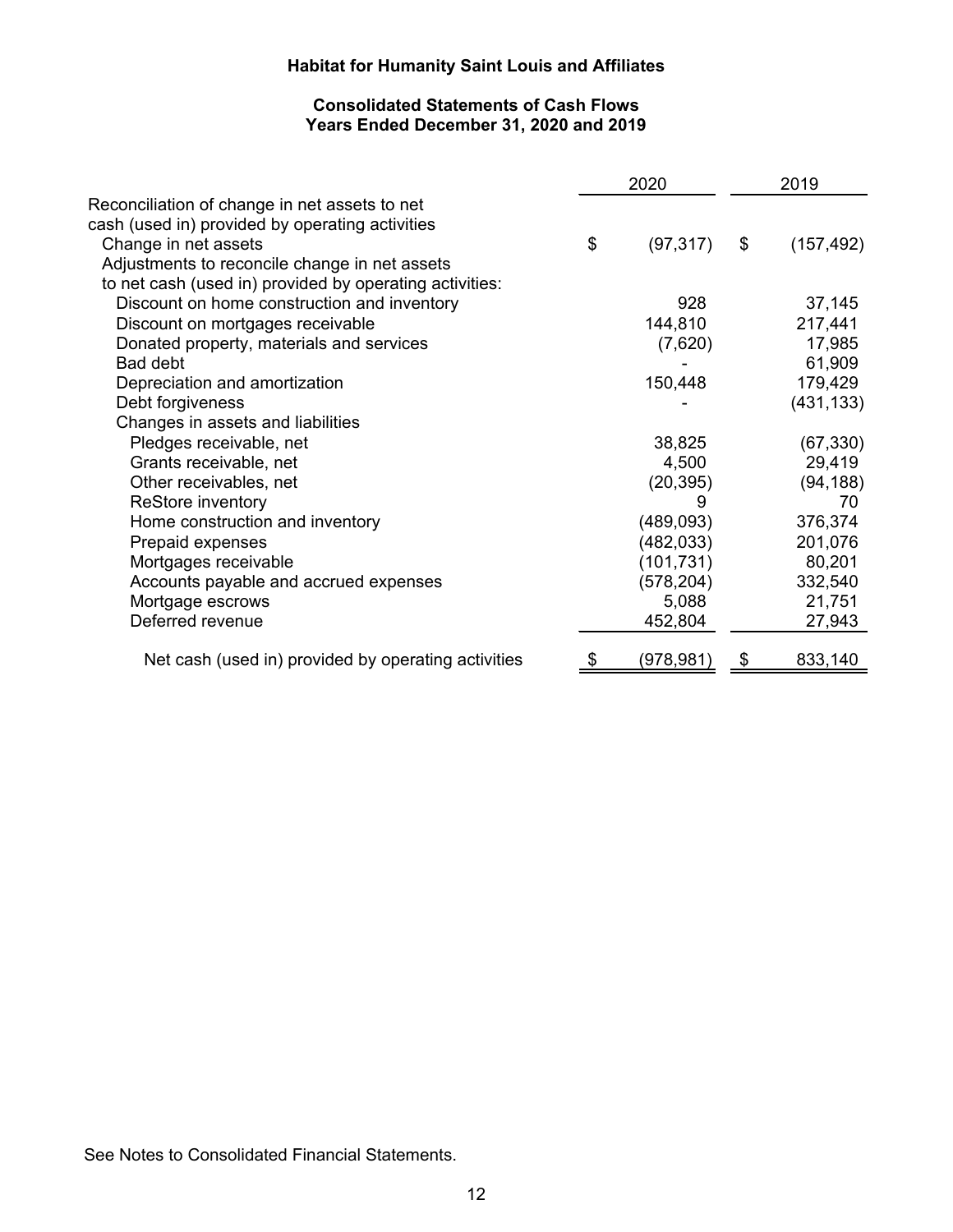### **Notes to Consolidated Financial Statements December 31, 2020 and 2019**

## **Note 1 - Organization**

Habitat for Humanity Saint Louis ("Habitat") was organized as a nonprofit organization in the state of Missouri and is associated with Habitat for Humanity International, Inc. Habitat has received tax exempt status under the provisions of Section 501(c)(3) of the Internal Revenue Code of 1954 to construct affordable, decent housing for sale to low-income families at cost and to build communities by encouraging existing homeowners to upgrade and improve their property.

On July 10, 2014, HFHSL Community Housing Development Organization ("HFHSL CHDO") and on January 27, 2015, HFHSL Community Housing Development Corporation II ("HFHSL CHDC II"), were formed in the State of Missouri.

HFHSL CHDO and HFHSL CHDC II are Community Housing Development Organizations ("CHDO's") sanctioned by the U.S. Department of Housing and Urban Development's ("HUD") HOME Program, whose purpose is to assist in developing community low-income housing. CHDO's receive certain priority and eligibility for HUD grants.

On August 12, 2020, HFHSL QALICB Real Estate Holding LLC (''QALICB'') was organized as a nonprofit organization in the state of Missouri for the purpose of management of real estate for use in its homebuilding activity program. QALICB is owned entirely by Habitat.

These consolidated financial statements include the accounts of Habitat for Humanity Saint Louis, HFHSL Community Housing Development Organization, and HFHSL Community Housing Development Corporation II, and HFHSL QALICB Real Estate Holding LLC (collectively, the "Organization"). Inter-company activity is eliminated in consolidation.

The primary source of the Organization's revenues is contributions and sponsorships received from the general public, corporations, and religious organizations. Habitat also operates two retail hardware stores (the "ReStores") with sales to the general public. Inventory is primarily donated, with the sale proceeds used to carry out the Organization's mission.

The Organization's activities are primarily comprised of the following:

#### **Program services**

*Home construction, financing and support* - Includes all home construction costs such as materials, supplies, labor and overhead, as well as financing certain mortgages for the homeowners. This programming also includes construction supporting costs such as real estate development, volunteer mobilization and family selection services.

*ReStore operations* - Includes salaries, utilities, and overhead necessary to operate two discount and recycled materials hardware stores. This programming also includes the estimated value of donated merchandise sold in the stores.

#### **Supporting activities**

*Management and general* - Includes the functions necessary to maintain an equitable employment program; ensure an adequate working environment; provide coordination and articulation of the Organization's program strategy; secure proper administrative functioning of the Board of Directors; and manage the consolidated financial and budgetary responsibilities of the Organization.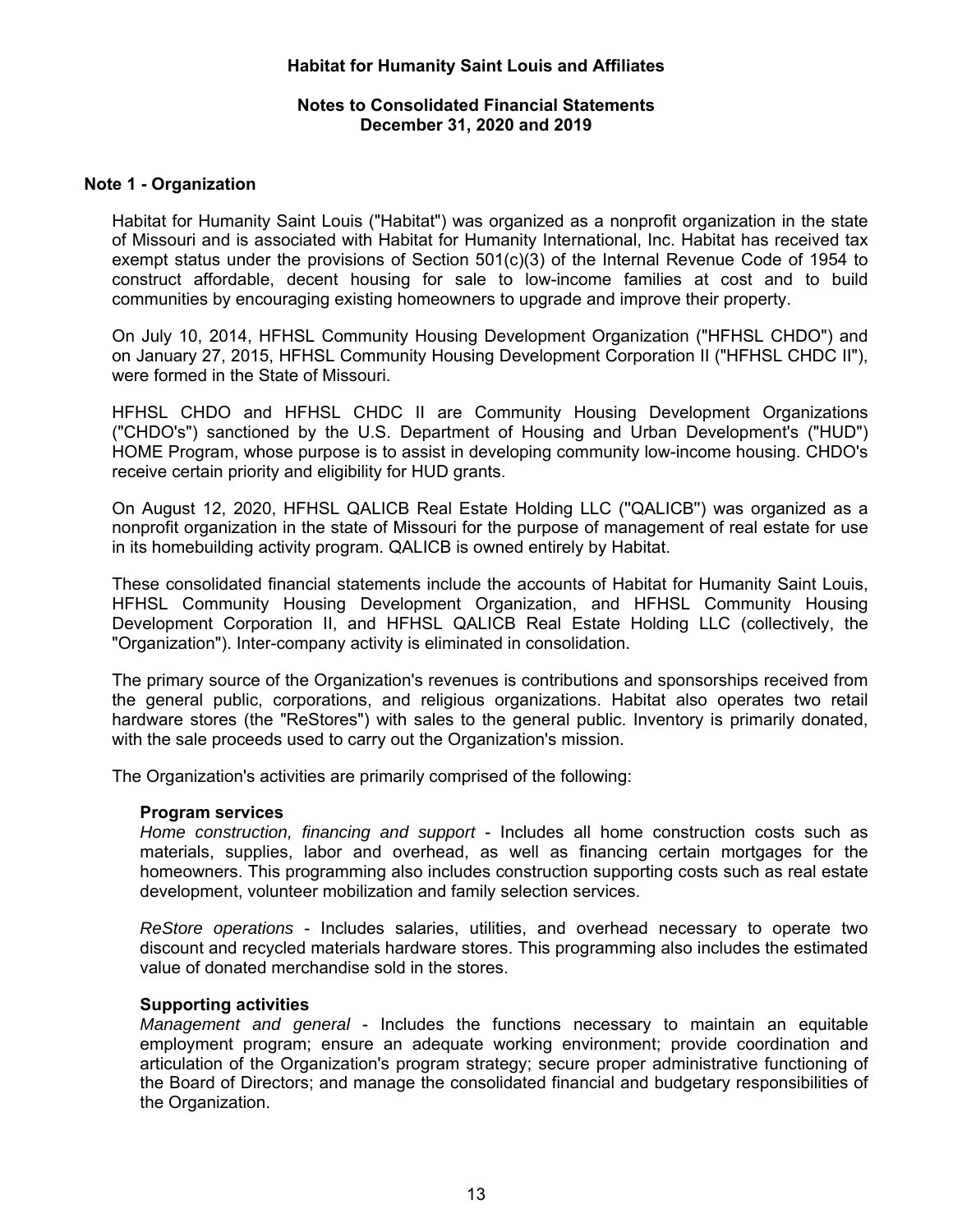### **Notes to Consolidated Financial Statements December 31, 2020 and 2019**

*Fundraising* - Provides the structure necessary to encourage and secure consolidated financial support for the Organization through grants, contributions, and special events.

#### **Note 2 - Summary of significant accounting policies**

#### **Basis of presentation**

The Organization is required to report information regarding its consolidated financial position and activities according to two classes of net assets: without donor restrictions and with donor restrictions. Additionally, information is required to segregate program service expenses from support expenses. Support expenses include management and general and fundraising expenses.

#### **Principles of consolidation**

The accompanying consolidated financial statements include the accounts of Habitat, HFHSL CHDO, HFHSL CHDC and QALICB. All intercompany balances and transactions have been eliminated in consolidation.

#### **Revenue recognition**

The Organization recognizes revenue under Topic 606 when (or as) the promised services are transferred to customers in an amount that reflects the consideration to which it expects to be entitled in exchange for those services. To determine revenue recognition whether contracts are within the scope of ASC 606, the Organization performs the following five steps: (i) identify the contract(s) with a customer; (ii) identify the performance obligation(s) in the contract; (iii) determine the transaction price; (iv) allocate the transaction price to the performance obligation(s) in the contract; and (v) recognize revenue when (or as) the performance obligation(s) are satisfied. At contract inception, the Organization assesses the services promised within each contract, assesses whether each promised service is distinct and identifies those that are performance obligations. The Organization recognizes as revenue the amount of the transaction price that is allocated to the respective performance obligation when (or as) the performance obligation is satisfied.

Contributions and grants received are recorded as without donor restrictions or with donor restrictions support, depending on the existence and/or nature of any donor restrictions. Contributions of assets other than cash are recorded at their estimated fair market value.

Conditional promises to give are not recognized until they become unconditional, that is, when the conditions on which they depend are substantially met. Contributions received with donor-imposed restrictions that are met in the same year as received are reported as unrestricted revenues. The expiration of temporary restrictions on net assets (i.e., the donor imposed stipulated purpose has been fulfilled, or the stipulated time period has elapsed) are reported as reclassifications between the applicable classes of net assets.

Unconditional pledges receivable that are expected to be collected within a year are recorded at their net realizable value when the donor makes the promise. Unconditional pledges receivable that are expected to be collected in the future years are recorded at the present value of their estimated future cash flows.

Grants that are received prior to recognition of revenue are recorded as deferred revenue.

Sales to homeowners represent the sale of homes built or rehabilitated by the Organization. The resulting mortgages are noninterest-bearing and have been discounted based upon prevailing market rates for low-income housing at the inception of the mortgages. The Organization recognizes income from the sales to homeowners when home closings occur.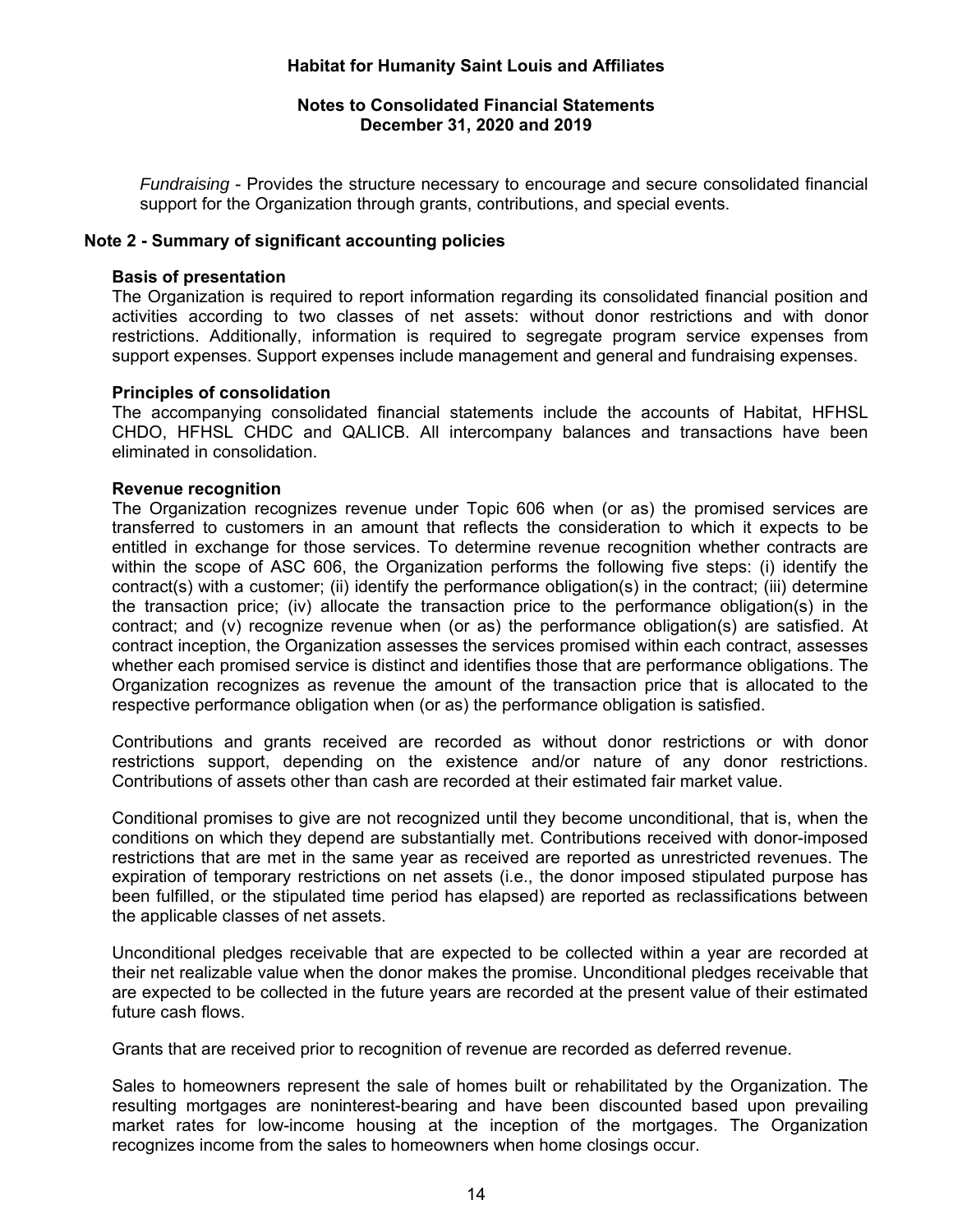### **Notes to Consolidated Financial Statements December 31, 2020 and 2019**

#### **Donated property, materials and services**

Donated materials are valued at the lower of estimated donor cost or fair value at the date of contribution. Certain professional services are donated to the Organization by various organizations. Since these donated services meet the criteria for recognition, as stated by generally accepted accounting principles, they are recorded at fair value at the date of donation. In addition, a substantial number of volunteers have donated a significant amount of time to the Organization. These donated services have not been recognized as contributions in the consolidated financial statements since the recognition criteria, as stated by generally accepted accounting principles, were not met. Some donated materials and services are designated by the donor for specific construction projects, and accordingly, are recorded as with donor restrictions.

Donated investments are recorded at the fair market value as of the date of the contribution. Gains and losses on investments and other assets or liabilities, are reported as increases or decreases in unrestricted net assets, unless their use is restricted by explicit donor stipulation or by law.

#### **Net assets**

The Organization classifies net assets as without donor restrictions and with donor restrictions.

Without donor restrictions net assets of the Organization are neither permanently restricted nor temporarily restricted by donor-imposed stipulations.

With donor restrictions net assets of the Organization result (a) from contributions and other inflows of assets whose use by the Organization is limited by donor-imposed stipulations that neither or either expire by passage of time or can be fulfilled and removed by actions of the Organization pursuant to those stipulations, (b) from other asset enhancements and diminishments subject to the same kinds of stipulations and (c) from reclassifications to (or from) other classes of net assets as a consequence of donor-imposed stipulations, their expiration by passage of time, or their fulfillment and removal by actions of the Organization pursuant to those stipulations.

#### **Use of estimates**

The preparation of consolidated financial statements in conformity with accounting principles generally accepted in the United States of America requires management to make estimates and assumptions that affect the reported amounts of assets and liabilities and disclosure of contingent assets and liabilities at the date of the consolidated financial statements and the reported amounts of revenues and expenses during the reporting period. Actual results could differ from those estimates.

#### **Investments**

The Organization's long-term investments are investments in entities related to the New Markets Tax Credit ("NMTC") program. The NMTC investments are accounted for using the equity method. Under the equity method, the initial investment is recorded at cost and is subsequently increased or decreased by its share of income or loss and increased or decreased by the amount of any contributions made or distributions received. All investment activity is reflected in the accompanying consolidated statements of activities as net investment return.

The Organization assess other-than-temporary declines in values in its NMTC investments. Annually, the carrying value of each investment is compared to its respective fair value. If an otherthan-temporary decline in its carrying value exists, an impairment loss is recorded on the Organization's consolidated statement of activities to reduce the investment to fair value.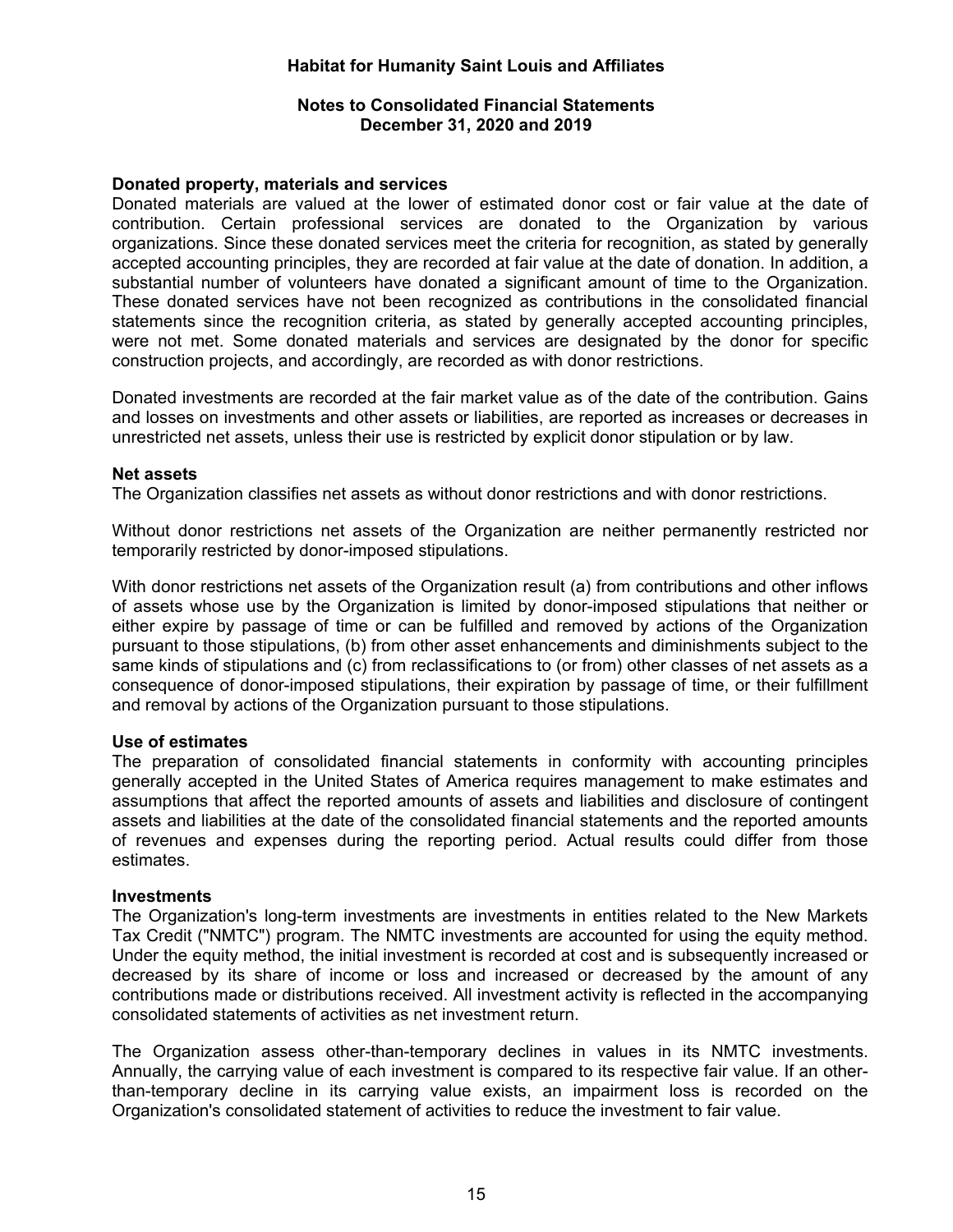### **Notes to Consolidated Financial Statements December 31, 2020 and 2019**

#### **Cash and cash equivalents**

The Organization considers all highly liquid investments with an original maturity of three months or less to be cash equivalents.

#### **Inventory**

Inventory primarily consists of ReStore merchandise, construction in progress, homes available for sale, and land and buildings occupied and subject to lease with the option to purchase.

ReStore inventory consists of materials and is stated at donated value. Any purchased inventory is stated at the lower of cost or market value.

All direct material and equipment costs and indirect costs related to home construction are recorded as construction in progress inventory. When revenue from the sale of a home is recognized, the corresponding costs are expensed in the consolidated statement of activities and changes in net assets as program services.

Homes are transferred from construction in progress to homes available for sale once completed, with the accrued impairment for the sale of the mortgage and the expected loss on the sale of the property. Homes available for sale also includes foreclosed homes mortgage balances which are recorded at the unpaid mortgage balance at the time of foreclosure.

#### **Mortgages receivable**

Mortgages receivable consist of noninterest-bearing notes received from homebuyers in connection with the sale of homes constructed by the Organization. The notes are discounted to their present values using various interest rates at the time of closing. The discount is amortized over the lives of the mortgages using the effective interest method. An allowance for estimated doubtful accounts has been setup based on past collection experience of homeowners.

#### **Assets held for sale**

Long-lived assets to be sold are classified as "held for sale" in the period in which certain criteria are met such as the estimated timeframe in which the assets are expected to be sold. As a result, depreciation is not recorded on an asset once deemed to be held for sale, and it is recorded in the financial statements at the lower of its carrying value or fair value less cost to sell.

#### **Capitalization and depreciation**

Property and equipment are recorded at cost. Improvements are capitalized, while expenditures for maintenance and repairs are charged to expense as incurred. Upon disposal of depreciable property, the appropriate property accounts are reduced by the related costs and accumulated depreciation. Assets are depreciated over their estimated service lives. The estimated service lives of the assets for depreciation purposes may be different than their actual economic useful lives.

#### **Construction in progress**

Costs incurred for construction in progress are capitalized when incurred. If at any time management determines that the costs incurred would no longer provide a future benefit to the Organization, the costs are expensed in the period in which the determination is made.

#### **Capitalized costs**

Guarantee fees paid in conjunction with the NMTC investments are capitalized and amortized over seven years, the NMTC guarantee period.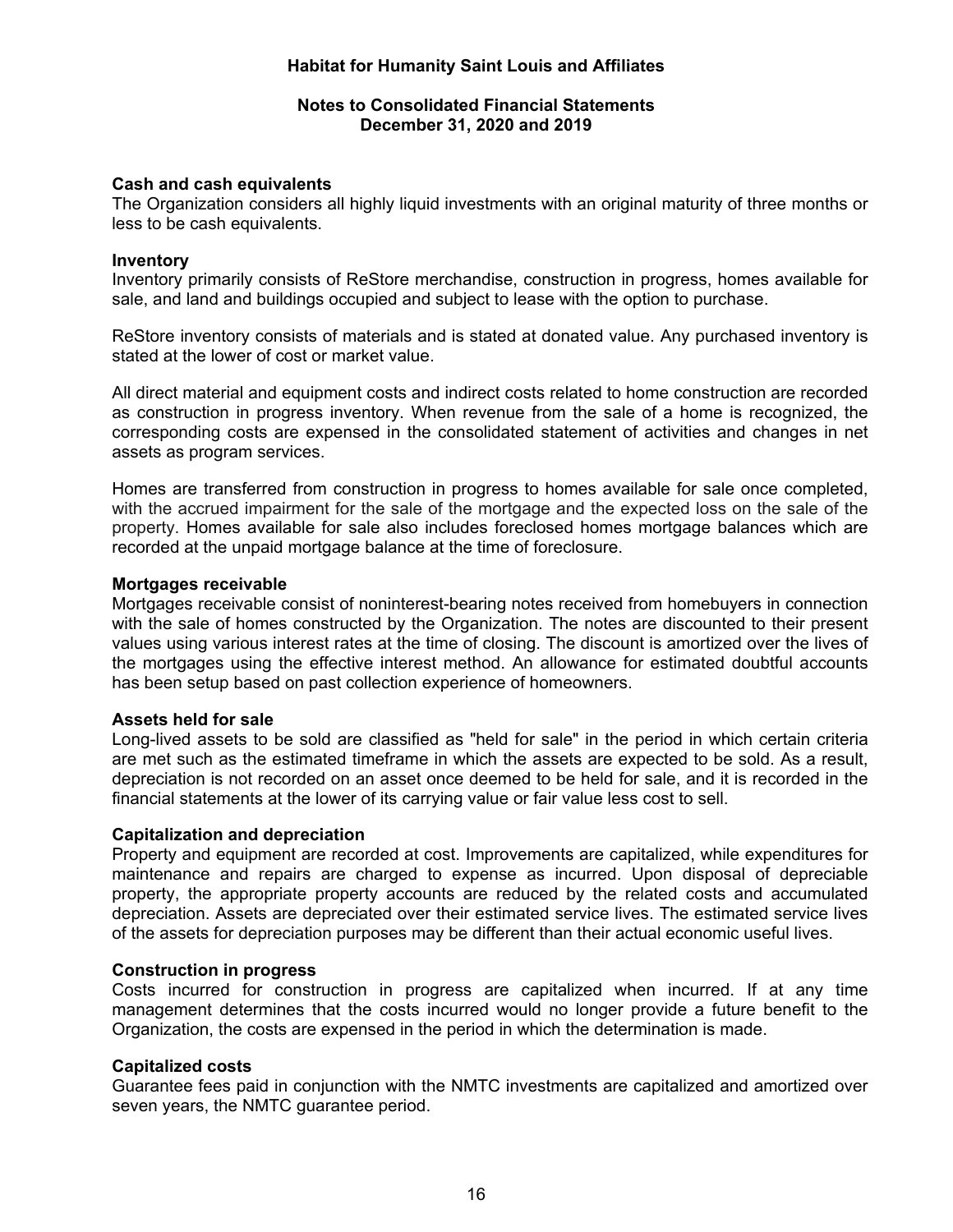#### **Notes to Consolidated Financial Statements December 31, 2020 and 2019**

#### **Impairment of long-lived assets**

The Organization reviews its property for impairment whenever events or changes in circumstances indicate that the carrying value of an asset may not be recoverable. If the fair value is less than the carrying amount of the asset, an impairment loss is recognized for the difference. No impairment losses have been recognized during 2020 and 2019, respectively.

#### **Income taxes**

Habitat has applied for and received a determination letter from the Internal Revenue Service ("IRS") to be treated as a tax exempt entity pursuant to Section  $501(c)(3)$  of the Internal Revenue Code and did not have any unrelated business income for the years ended December 31, 2020 and 2019. Due to its tax-exempt status, Habitat is not subject to income taxes. They are required to file, and do file, tax returns with the IRS and other taxing authorities. The Forms 990, Return of Organization Exempt from Income Tax, are subject to examination by the IRS generally for three years after they were filed.

#### **Advertising costs**

Advertising costs are charged to operations when incurred.

#### **Functional expenses**

The costs of providing program and other activities have been summarized on a functional basis in the statements of functional expenses. Included in each functional category are the expenses directly attributable to that functional area plus certain indirect or shared costs that have been allocated to the area. Expenses are allocated based on program, management and general, and resource development, with ReStore expenses being separately netted. Program expenses are defined as all costs related to the construction of homes, including hard and soft costs of a development, as well as all construction overhead expenses (staff salaries and benefits, and operating expenses related to construction). Program expenses also include the costs of mobilizing the volunteers used in the construction of homes, as well as the cost to select and educate partner families.

## **Recently adopted accounting pronouncements Accounting Standards Update 2014-09**

The Financial Accounting Standards Board ("FASB") issued Accounting Standards Update 2014- 09, *Revenue from Contracts with Customers (Topic 606)* ("ASU 2014-09") in May 2014, providing new revenue recognition guidance that superseded existing revenue recognition guidance. The update, as amended, requires the recognition of revenue related to the transfer of goods or services to customers reflects the consideration to which the entity expects to be entitled in exchange for those goods or services, as well as additional qualitative and quantitative disclosures about revenues. ASU 2014-09 is effective for fiscal years beginning after December 15, 2019 with early adoption permitted.

The Organization adopted the new revenue recognition guidance as of January 1, 2019 using the full retrospective method of transition for all contracts that were completed as of that date. The impact on the revenue recognition has been immaterial compared to the prior revenue recognition policy.

#### **Accounting Standards Update 2016-02**

In February 2016, the FASB issued Accounting Standard Update No. 2016-02, *Leases (Topic 842)* ("ASU 2016-02"), which requires lessees to recognize on the balance sheet the assets and liabilities for the rights and obligations created by leases with lease terms of more than 12 months. The recognition, measurement, and presentation of expenses and cash flows arising from a lease by a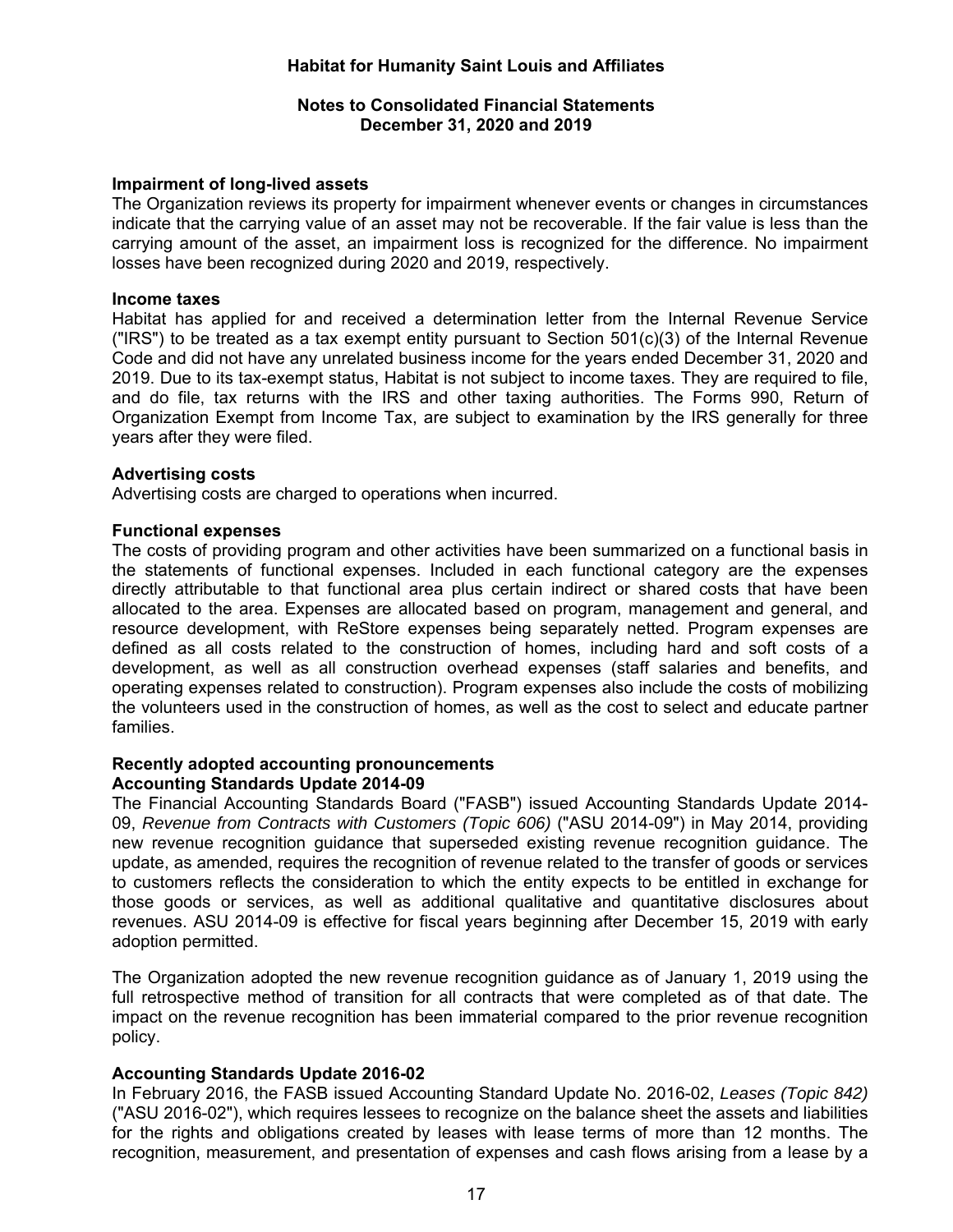## **Notes to Consolidated Financial Statements December 31, 2020 and 2019**

lessee will continue to primarily depend on its classification as a finance or operating lease. However, unlike current U.S. GAAP, which requires only capital leases to be recognized on the balance sheet, ASU 2016-02 will require both types of leases to be recognized on the balance sheet. ASU 2016-02 also requires disclosures about the amount, timing, and uncertainty of cash flows arising from leases. These disclosures include qualitative and quantitative requirements, providing additional information about the amounts recorded in the financial statements. As part of the election to defer the standard, ASU 2016-02 is effective for fiscal years beginning after December 15, 2021 with early adoption permitted. The Organization is currently evaluating the effect the updated standard will have on its consolidated financial statements.

## **Note 3 - Availability and liquidity**

The following represents the Organization's financial assets at December 31, 2020 and 2019:

|                                                                                                          | 2020                             | 2019                              |
|----------------------------------------------------------------------------------------------------------|----------------------------------|-----------------------------------|
| Financial assets at year end<br>Cash and cash equivalents<br>Restricted cash<br>Contributions receivable | \$<br>51,916<br>86,474<br>21,500 | \$<br>136,672<br>47,066<br>64,825 |
| Total financial assets                                                                                   | 159,890                          | 248,563                           |
| Less amounts not available to be used within one year<br>Net assets with donor restrictions              | 12,386                           | 62,465                            |
| Financial assets not available to be used within one year                                                | 12,386                           | 62,465                            |
| Financial assets available to meet general expenditures<br>within one year                               | 147,504                          | 186,098                           |

#### **Liquidity management**

The Organization maintains a policy of structuring its financial assets to be available as its general expenditures, construction expenditures, liabilities and other obligations become due. The Organization utilizes project specific construction lines of credit to manage hard and soft construction expenses, as well as certain organization expenses as related directly to the construction program. These lines exist solely during the specific construction period and are paid in full upon the origination of a repayable mortgage on the sale of each home.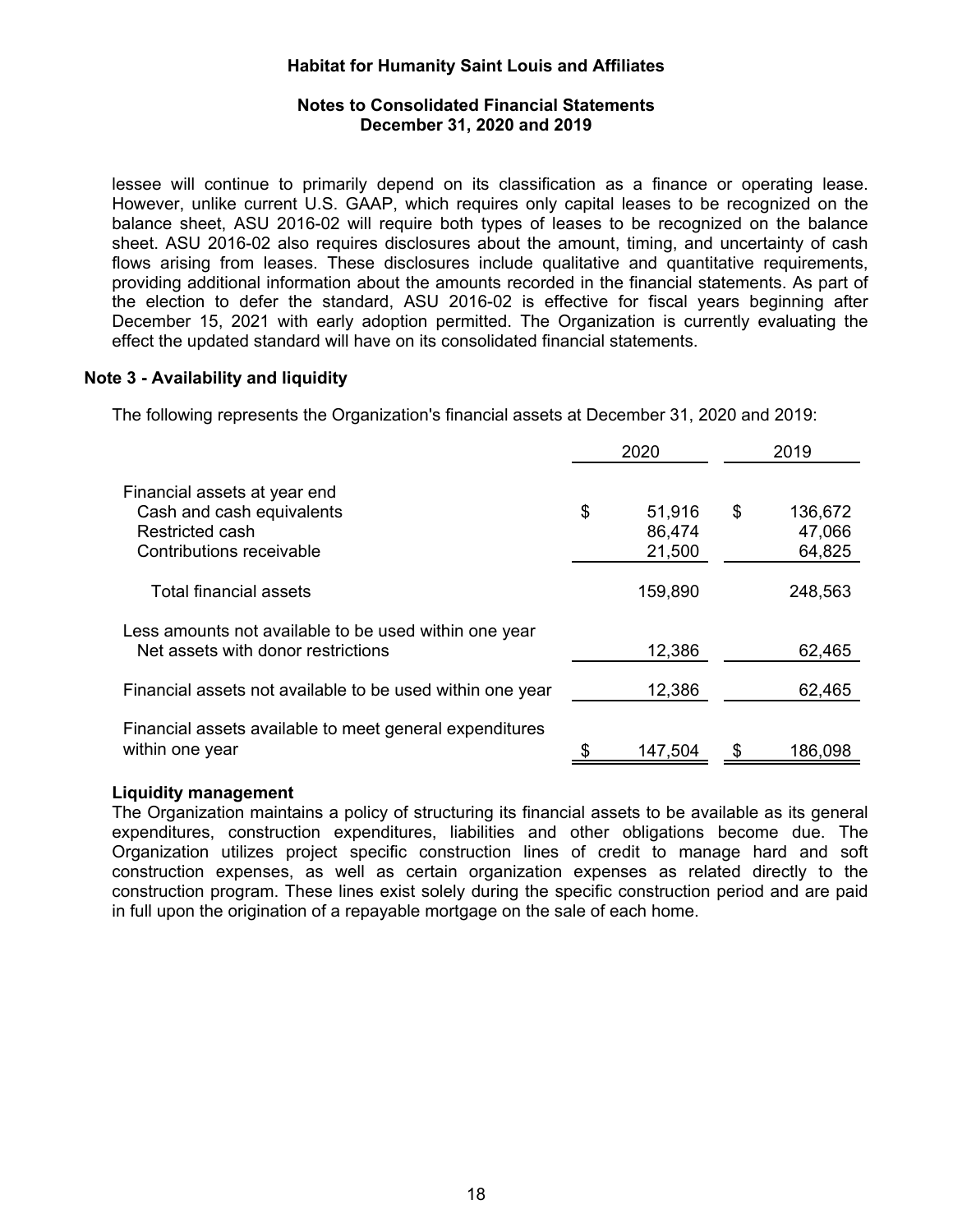### **Notes to Consolidated Financial Statements December 31, 2020 and 2019**

To help manage unanticipated liquidity needs, the Organization utilizes short-term (on a daily basis) cash flow analysis and projection report. The Organization also utilizes a long-term cash flow analysis that operates as a trended profit and loss report which uses the annual budget as a basis, but is updated in real time to reflect actual revenue and expenses. This allows for the projection of the availability of cash surplus and thus enhanced planning and budgeting for times of unexpected liquidity needs.

Additionally, the Organization has a proven track record of applying for and receiving grants and tax credit allocations that have been utilized to cover any gaps in revenue versus expense, as well as to actually fund ongoing operational expenses.

#### **Note 4 - Cash and cash equivalents**

The Organization maintains its cash reserve balances in several accounts. The cash reserve balances are insured by the Federal Deposit Insurance Corporation. At times, these balances may exceed the federal insurance limits; however, the Organization has not experienced any losses with respect to its bank balances in excess of government provided insurance. Management believes that no significant concentration of credit risk exists with respect to these cash reserve balances during the years ended December 31, 2020 and 2019.

Restricted cash consists of the following as of December 31, 2020 and 2019:

|                                                                   |   | 2020            | 2019 |                 |  |
|-------------------------------------------------------------------|---|-----------------|------|-----------------|--|
| Homeowner repair escrow<br>Restricted for NMTC expenses (Note 11) | S | 1.471<br>85,003 |      | 8,188<br>38,878 |  |
|                                                                   |   | 86,474          |      | 47,066          |  |

#### **Note 5 - Project fund**

In accordance with the Financing Agreement dated December 1, 2017 (the "Financing Agreement"), proceeds from the Series 2017 Revenue Bonds (see Note 15) are required to be deposited with Royal Bank of Missouri, the fiscal agent. The project fund is to be used to pay for the rehabilitation costs of the Organization's new administrative office building at 3830 South Grand Boulevard. During 2018, the funds were used towards the construction of the new office building.

#### **Note 6 - Investments**

Certain investments have been designated by the Board for specific purposes (see Note 16). Income on those investments includes the following for the years ended December 31, 2020 and 2019:

|                                                                                                                | 2020                    | 2019                    |
|----------------------------------------------------------------------------------------------------------------|-------------------------|-------------------------|
| Investment income from NMTC investments<br>Interest and dividend income<br>Realized (loss)/gain on investments | 17.542<br>3.913<br>'25, | 20,487<br>1,023<br>(354 |
|                                                                                                                | 21,430                  | 21.156                  |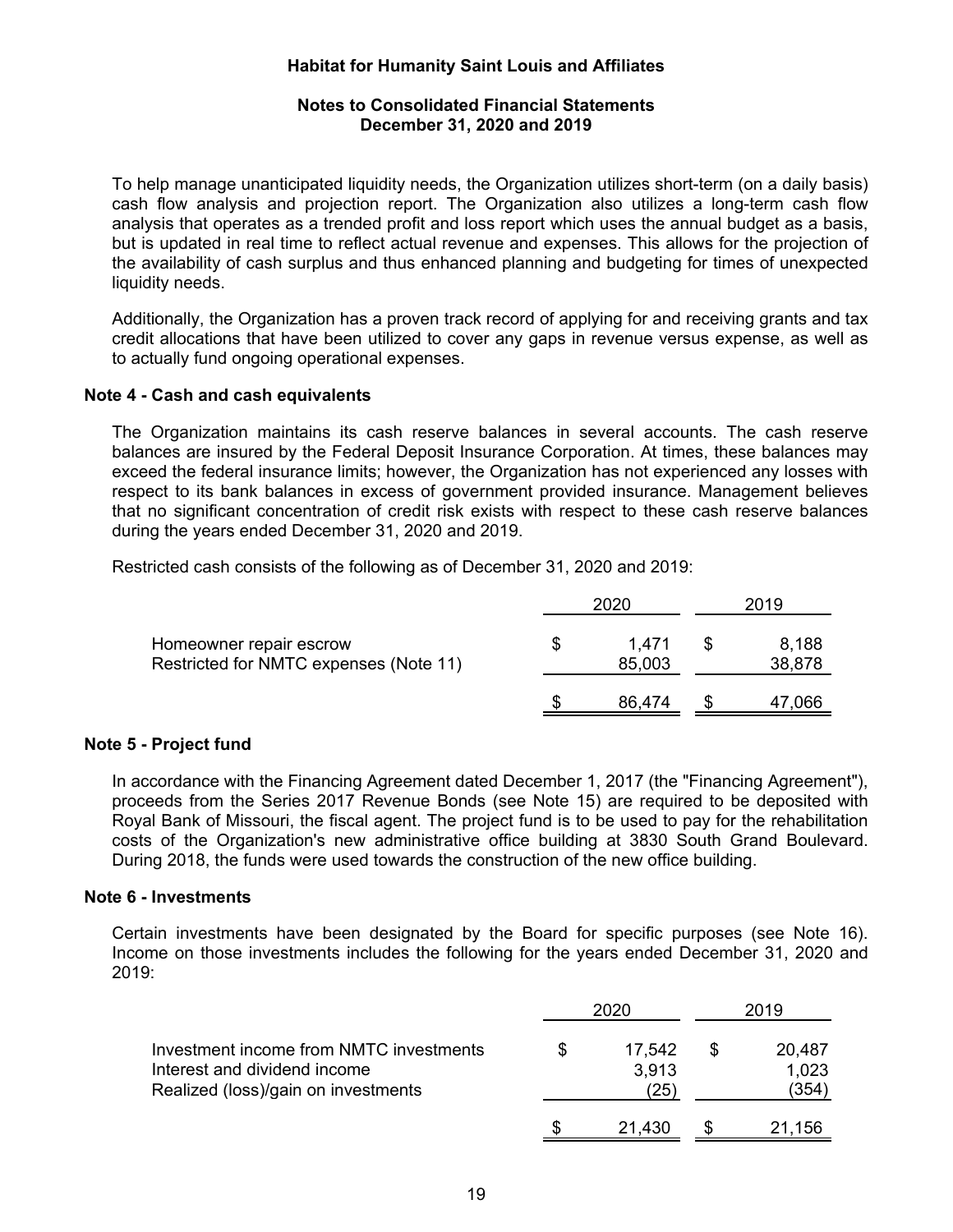### **Notes to Consolidated Financial Statements December 31, 2020 and 2019**

#### **Note 7 - Pledges receivable**

Pledges, or promises to give, consist of contributions restricted for the purpose of building a home. At December 31, 2020 and 2019, pledges receivable for house sponsorships totaled \$17,600 and \$56,425, respectively. The promises to give are unconditional and are expected to be collected within one year.

### **Note 8 - Grants receivable and grant revenue**

Grants receivable as of December 31, 2020 and 2019 consists primarily of reimbursement type grants for home construction costs:

|                                                       |   | 2020       |     | 2019           |  |
|-------------------------------------------------------|---|------------|-----|----------------|--|
| City of St. Louis HOME Funds<br>Jefferson Solid Waste | S | 3.900<br>- | \$. | 3,900<br>4,500 |  |
|                                                       | S | 3,900      |     | 8.400          |  |

Grant revenue earned during 2020 and 2019 consists of the following:

|                                      | 2020 |         | 2019 |         |
|--------------------------------------|------|---------|------|---------|
| <b>Affordable Housing Trust Fund</b> | \$   |         | \$   | 126,000 |
| City of St. Louis CDBG Funds         |      |         |      | 14,995  |
| City of St. Louis HOME Funds         |      |         |      | 85,000  |
| St. Louis County HOME Funds          |      |         |      | 78,000  |
| St. Louis Community Foundation       |      | 25,000  |      |         |
| <b>US Bank</b>                       |      |         |      | 30,000  |
| <b>Bank of America</b>               |      | 25,000  |      |         |
| Other                                |      | 67,200  |      | 65,500  |
|                                      | S    | 117,200 |      | 399,495 |

#### **Note 9 - Mortgages receivable**

Mortgages receivable consist of noninterest-bearing mortgages secured by real estate, receivable in monthly installments through years ranging to 2049. Mortgage receivables include those mortgages repurchased from CitiMortgage upon homeowner default and second promissory notes on homes under the zero-equivalent mortgage method. Each mortgage is discounted to the value it could be sold to a third-party lender.

The Organization utilizes an affordable mortgage analysis method for financing homes. Under this method, the lending bank charges the homebuyer a below-market rate of interest. The monthly payments the homebuyer makes to the lending bank are the same as if the Organization was providing a zero-percent loan directly to the homebuyer. The Organization sells homes at a reduced price in order for the mortgage with interest to be equivalent to the mortgage with no interest at a normal sale price. The Organization holds the second mortgage on each home which will be forgiven over the life of the mortgage.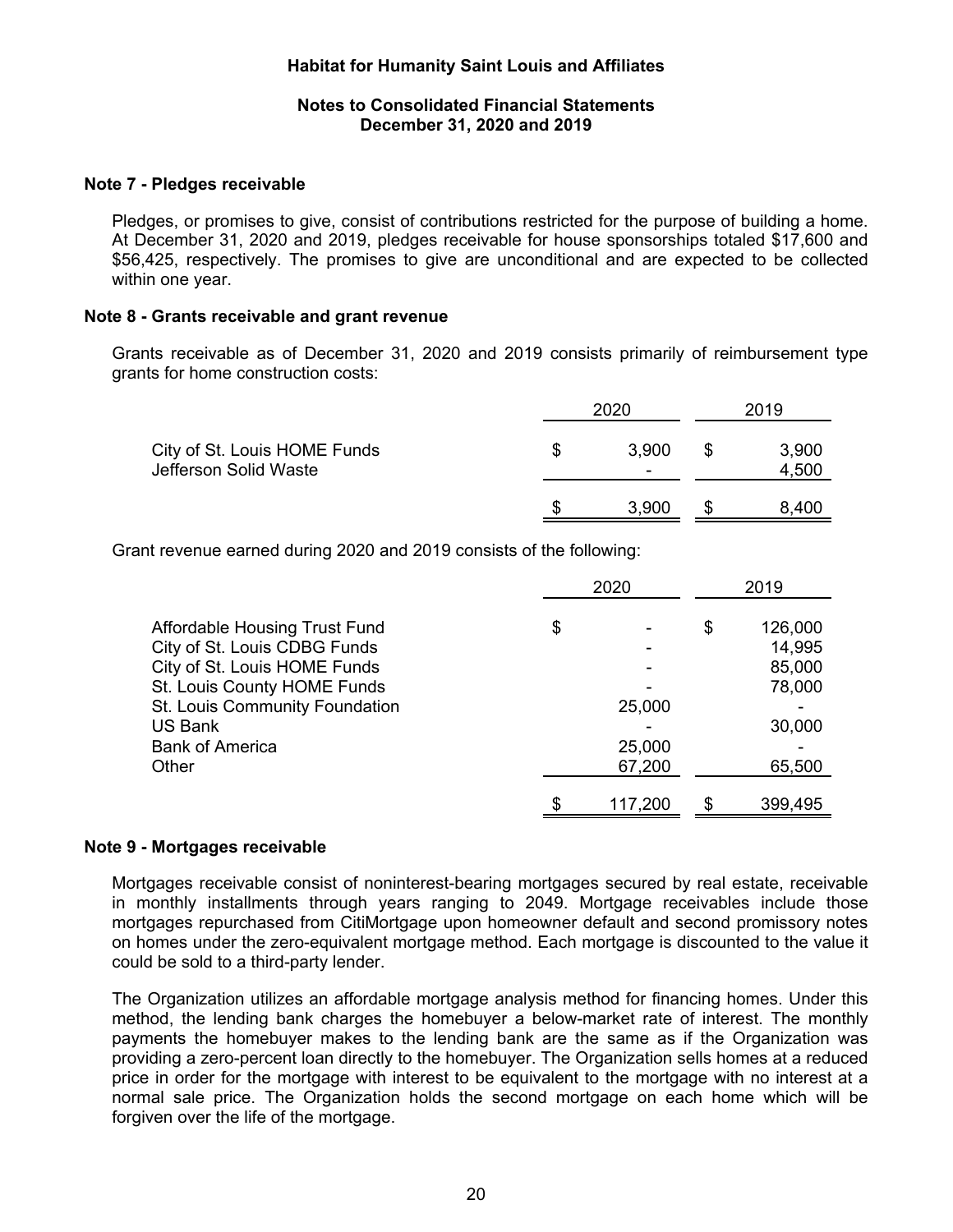#### **Notes to Consolidated Financial Statements December 31, 2020 and 2019**

Mortgages receivable as of December 31, 2020 and 2019 are presented net of unamortized discount resulting from the imputation of interest as follows:

|                                                     |     | 2020                     | 2019                       |
|-----------------------------------------------------|-----|--------------------------|----------------------------|
| Mortgages receivable at face value<br>Less: Reserve | S   | 4,228,945<br>(2,083,320) | 4,296,935<br>(2, 164, 935) |
| Less: Allowance for doubtful accounts               |     | (685, 653)               | (628,949)                  |
| Long-term portion of mortgages receivable           | \$. | 1,459,972                | 1,503,051                  |

#### **Note 10 - Home construction and inventory**

Home construction and inventory for the years ended December 31, 2020 and 2019 consists of the following:

|                                                                         | 2020                                 | 2019 |                              |  |
|-------------------------------------------------------------------------|--------------------------------------|------|------------------------------|--|
| Land<br>Construction in progress<br>Leased and available-for-sale homes | \$<br>231,264<br>1,230,640<br>32,216 |      | 211,264<br>762,475<br>32,216 |  |
|                                                                         | 1,494,120                            |      | 1,005,955                    |  |

Leases for homes contain purchase options, which allow the lessee to purchase the home with an affordable mortgage payable over 30 years. Leased and available-for-sale homes are valued in inventory at the lower of cost or net realizable proceeds after all expected selling costs. During 2020 and 2019, all leased homes have been sold to Habitat homebuyers.

#### **Note 11 - Investments in New Markets Tax Credit programs**

Habitat entered into three transactions involving New Markets Tax Credit ("NMTC") financing. Under the NMTC structure, Habitat makes investments in a leverage lender, whose sole purpose is to lend to an investment fund. The investment fund entity also receives capital contribution equity from private investors. The private investor receives tax credits in return for its contribution into the investment fund. The investment fund uses the loan from the leverage lender and the equity from the investors to make an investment in a community development entity ("CDE"). All of the proceeds received by the CDE are then loaned to Habitat.

#### **Investment in CCML Leverage I, LLC**

In 2012, Habitat made an investment in CCML Leverage I, LLC in the amount of \$1,448,866, plus transaction costs of \$42,977. Habitat is the 20% member of CCML Leverage I, LLC. Habitat recorded its investment at cost plus transaction costs. In return for its investment, Habitat received a loan from CCM Community XVII LLC in the amount of \$1,880,000.

As of December 31, 2020, and 2019, Habitat's investment in CCML Leverage I, LLC is \$0.

In December 2019, USBCDE Investment Fund XVII, LLC (the "2012 Fund") and the upstream effective owner of CCM Community XVII LLC (holder of a promissory note due from Habitat) exercised its put option. Under the terms of the put option agreement, CCML Leverage I, LLC purchased the ownership interest of the 2012 Fund. Exercise of the option effectively extinguished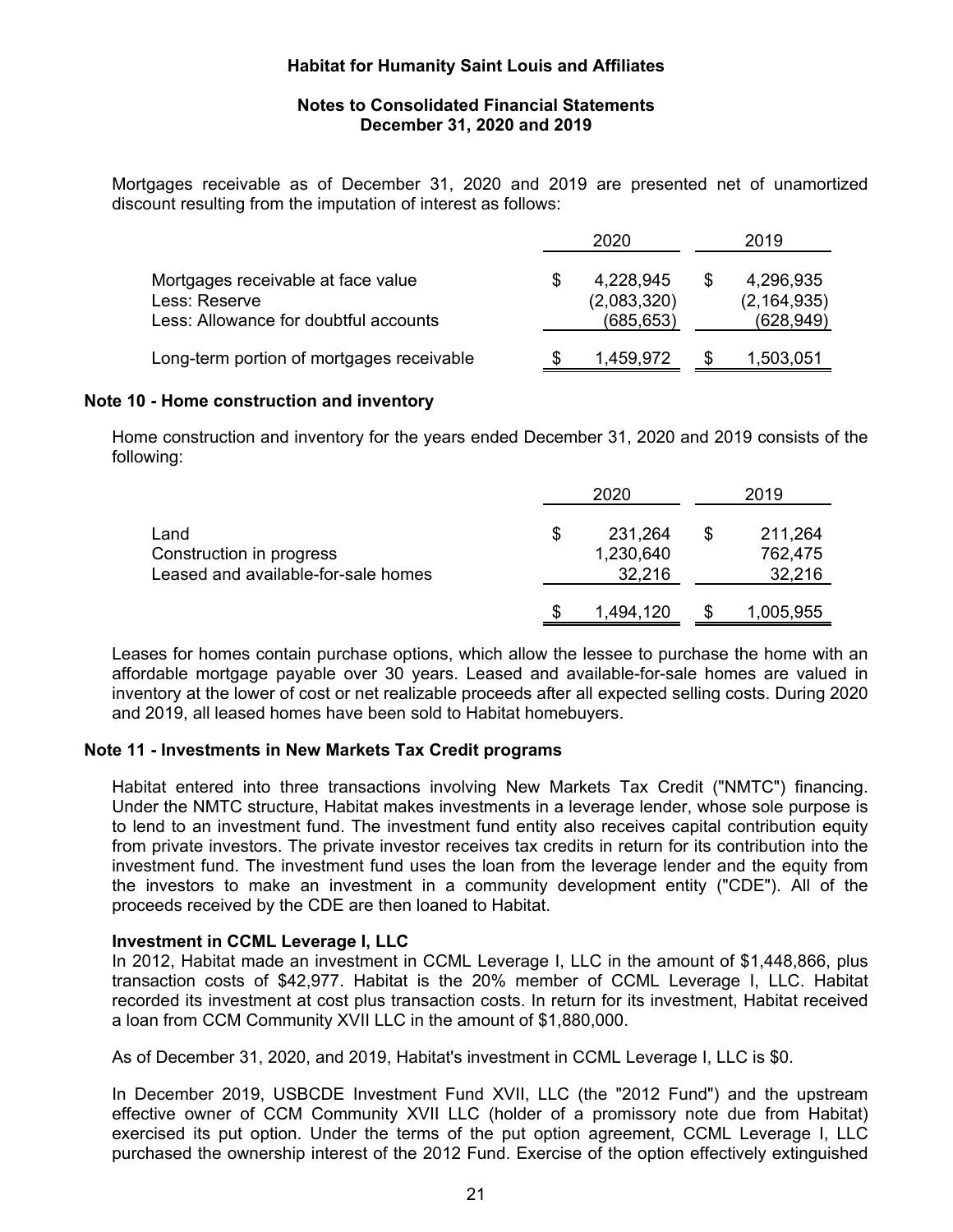### **Notes to Consolidated Financial Statements December 31, 2020 and 2019**

Habitat's outstanding debt owed to the 2012 Fund and resulted in \$431,133 in debt forgiveness income during 2019.

#### **Investment in Harbor Habitat Leverage II, LLC**

In 2017, Habitat made an investment in Harbor Habitat Leverage II, LLC in the amount of \$1,207,410, plus transaction costs of \$53,142. Habitat is the 16.67% member of Harbor Habitat Leverage II, LLC. Habitat recorded its investment at cost plus transaction costs. In return for its investment, Habitat received a loan from Harbor Community Fund XIII, LLC in the amount of \$1,715,000.

As of December 31, 2020 and 2019, Habitat's investment in Harbor Habitat Leverage II, LLC was \$1,260,552.

In December 2024, Twain Investment Fund 296, LLC (the "2017 Fund") and the upstream effective owner of Harbor Community Fund XIII, LLC (holder of the promissory note due from the Habitat) is expected to exercise its put option. Under the terms of the put option agreement, Harbor Habitat Leverage II, LLC is expected to purchase the ownership interest of the 2017 Fund. If the put option is not exercised, Harbor Habitat Leverage II, LLC has the option to purchase (call), at any time during the 12-month period following the expiration of the put option. Exercise of the option will effectively allow Habitat to extinguish its outstanding debt owed to the 2017 Fund.

### **Investment in Harbor Habitat Leverage III, LLC**

In 2020, Habitat made an investment in Harbor Habitat Leverage III, LLC in the amount of \$1,111,838, plus transaction costs of \$82,986. Habitat is the 25% member of Harbor Habitat Leverage III, LLC. Habitat recorded its investment at cost plus transactions costs. In return for its investment, Habitat received a loan from Harbor Community Fund XXII, LLC in the amount of \$1,521,250.

As of December 31, 2020, Habitat's investment in Harbor Habitat Leverage III, LLC was \$1,194,824.

In June 2027, USBCDC Investment Fund 346, LLC (the "2020 Fund") and the upstream effective owner of Harbor Community Fund XXII, LLC (holder of the promissory note due from Habitat) is expected to exercise its put option. Under the terms of the put option agreement, Harbor Habitat Leverage III, LLC is expected to sell the ownership interest of the 2020 Fund. If the put option is not exercised, Harbor Habitat Leverage III, LLC has the option to purchase (call), at any time during the 12-month period following the expiration of the put option. Exercise of the option will effectively allow Habitat to extinguish its outstanding debt owed to the 2020 Fund.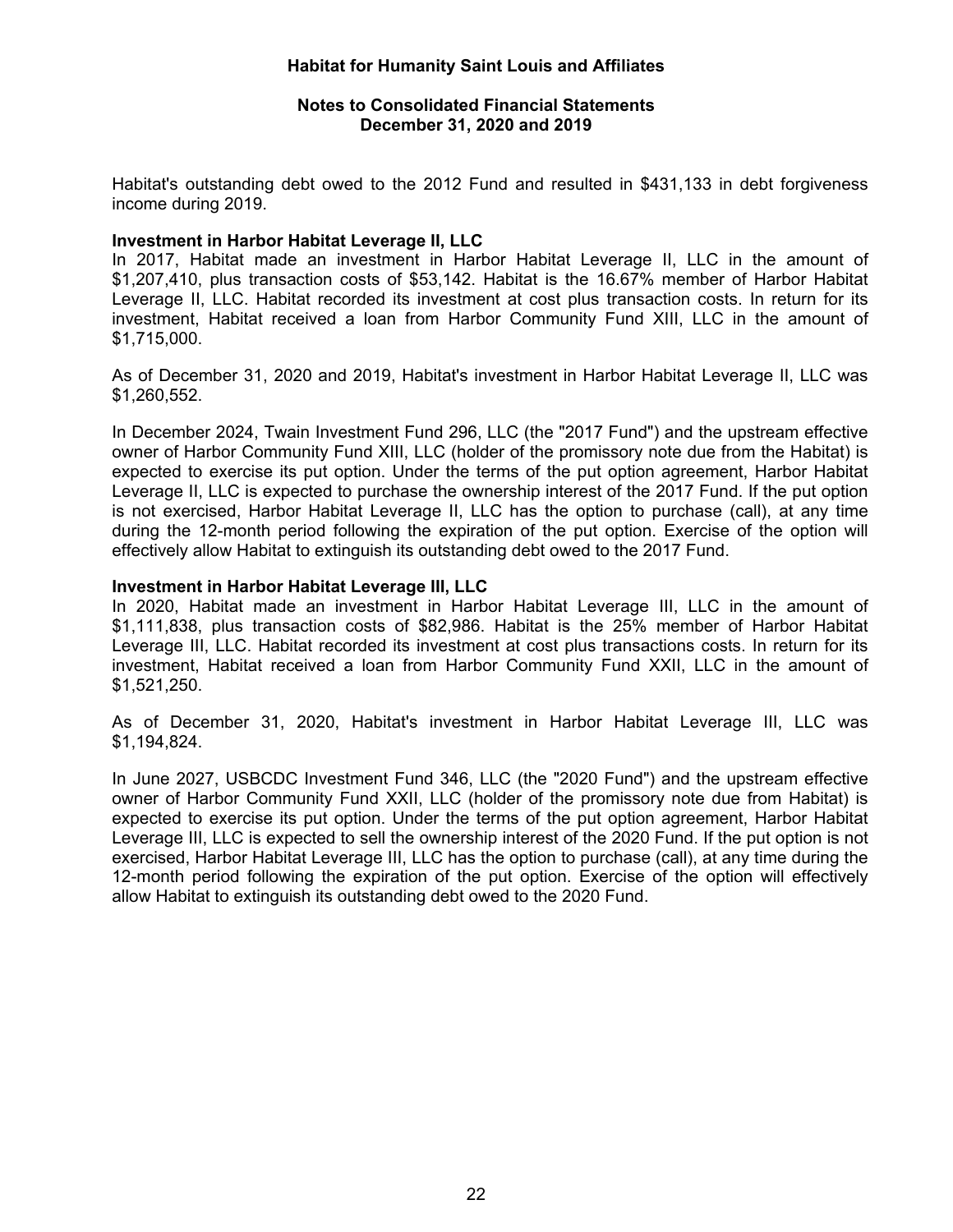### **Notes to Consolidated Financial Statements December 31, 2020 and 2019**

Management expects the put option for each of its NMTC transactions to be exercised at the end of each respective compliance period. If that does occur, management anticipates revenue from the forgiveness of debt as follows for the years ending December 31:

|              | Revenue |  |  |  |
|--------------|---------|--|--|--|
| 2021         | \$      |  |  |  |
| 2022<br>2023 |         |  |  |  |
| 2024         | 454,448 |  |  |  |
| 2025         |         |  |  |  |
| 2026         |         |  |  |  |
| 2027         | 326,426 |  |  |  |
| Total        | 780,874 |  |  |  |

Interest income earned from the investments and interest expense incurred from the loans during the years ended December 31, 2020 and 2019 is as follows:

|                                     | 2020 |                     |  | 2019                |  |  |
|-------------------------------------|------|---------------------|--|---------------------|--|--|
| Interest income<br>Interest expense | S    | 17,542<br>(26, 110) |  | 20,487<br>(51, 725) |  |  |
| Net interest                        |      | (8,568)             |  | (31,238)            |  |  |

#### **Note 12 - Fixed assets**

Property and equipment are depreciated using the straight-line method over the estimated useful lives of the assets. Property and equipment as of December 31, 2020 and 2019 is comprised of the following:

|                                                                                                                    | Useful life                                                       |    | 2020                                                             | 2019 |                                                                  |  |
|--------------------------------------------------------------------------------------------------------------------|-------------------------------------------------------------------|----|------------------------------------------------------------------|------|------------------------------------------------------------------|--|
| Land<br>Building and improvements<br>Equipment<br><b>Vehicles</b><br>Computer software<br>Construction in progress | N/A<br>10 - 40 years<br>3 - 39 years<br>5 years<br>3 years<br>N/A | \$ | 1,141,364<br>2,788,450<br>548,905<br>222,087<br>42,687<br>12,160 | \$   | 1,141,364<br>2,788,450<br>548,905<br>222,087<br>42,687<br>12,160 |  |
| Total property and equipment<br>Less: Accumulated depreciation                                                     |                                                                   |    | 4,755,653<br>(1,008,981)                                         |      | 4,755,653<br>(891, 574)                                          |  |
| Property and equipment, net                                                                                        |                                                                   |    | 3,746,672                                                        |      | 3,864,079                                                        |  |

Depreciation expense for the years ended December 31, 2020 and 2019 was \$117,407 and \$113,484, respectively.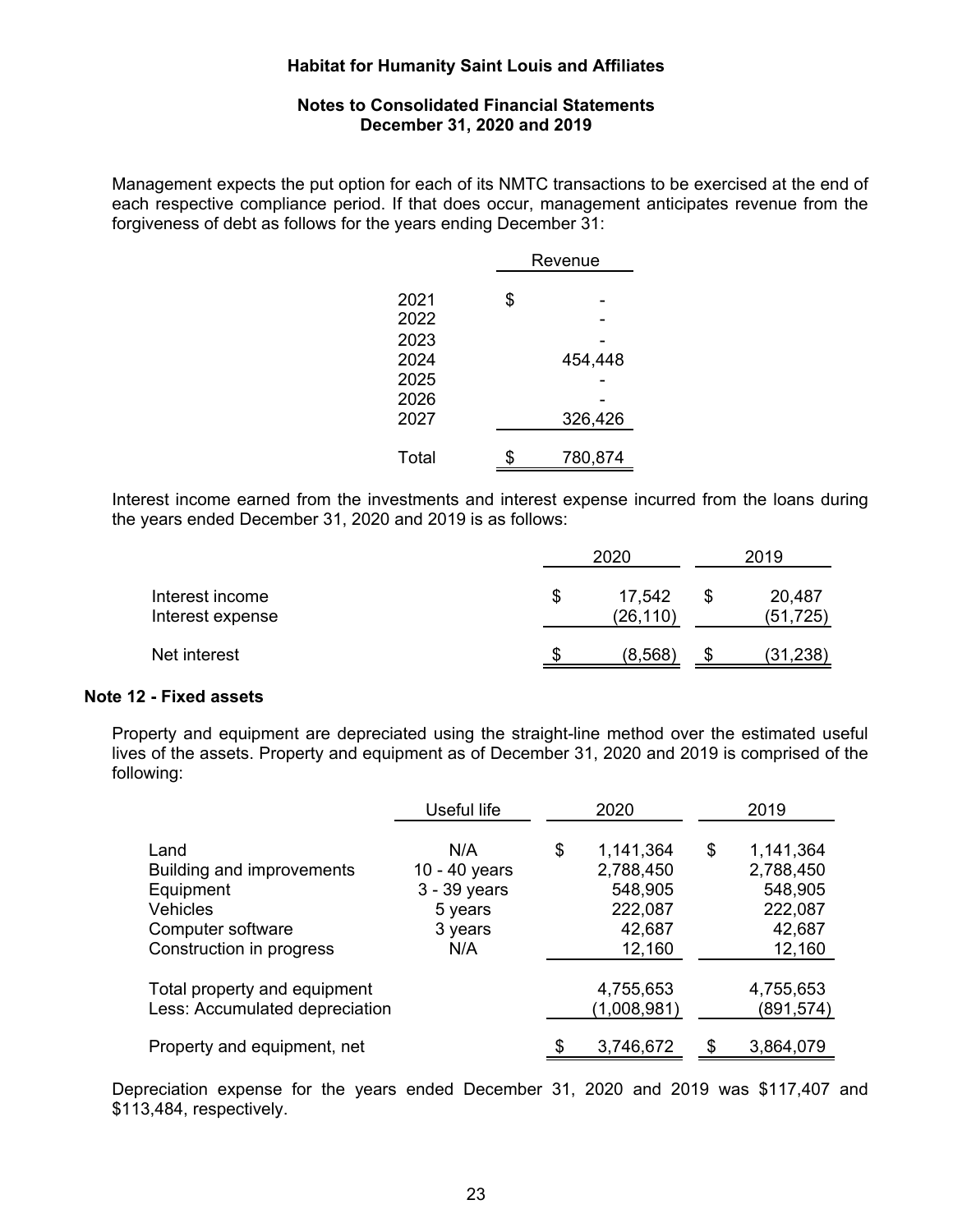#### **Notes to Consolidated Financial Statements December 31, 2020 and 2019**

#### **Note 13 - Capitalized costs**

The guarantee fees associated with the NMTC transactions have been capitalized and amortized over the seven-year guarantee period. As of December 31, 2020 and 2019, guarantee fees amounted to \$241,917 and \$195,030, respectively, and accumulated amortization amounted to \$75,814 and \$106,696, respectively. During the years ending December 31, 2020 and 2019, amortization expense totaled \$33,041 and \$65,945, respectively.

Estimated amortization expense for the ensuing years is as follows:

| Year       | Amount       |  |  |  |
|------------|--------------|--|--|--|
|            |              |  |  |  |
| 2021       | \$<br>34,560 |  |  |  |
| 2022       | 34,560       |  |  |  |
| 2023       | 34,560       |  |  |  |
| 2024       | 34,559       |  |  |  |
| 2025       | 15,830       |  |  |  |
| Thereafter | 12,034       |  |  |  |
|            |              |  |  |  |
|            | 166,103      |  |  |  |
|            |              |  |  |  |

#### **Note 14 - Lines of credit**

Lines of credit at December 31, 2020 and 2019 consist of the following:

| Lender                                                                                                                  | Face amount |                    |                                         | Outstanding        |                                        | Interest rate +<br>prime rate | Maturity date                    | Function                                           | Status,<br>report date                                    |
|-------------------------------------------------------------------------------------------------------------------------|-------------|--------------------|-----------------------------------------|--------------------|----------------------------------------|-------------------------------|----------------------------------|----------------------------------------------------|-----------------------------------------------------------|
| People's National Bank, N.A.<br>People's National Bank, N.A.                                                            | \$          | 592.500<br>12.500  | \$                                      | 431.412<br>12.500  |                                        | 4.25%<br>4.25%                | 9/13/2021<br>12/19/2021          | Construction<br>Construction                       | To be renewed<br>To be renewed                            |
| People's National Bank, N.A.<br>Royal Banks of Missouri                                                                 |             | 450.000<br>800,000 |                                         | 282.883<br>155,829 |                                        | 4.25%<br>4.25%                | 9/16/2021<br>11/4/2021           | Construction<br>Permanent                          | To be renewed<br>To be renewed                            |
| Total lines of credit. 12/31/20                                                                                         |             |                    |                                         | 882,624            |                                        |                               |                                  |                                                    |                                                           |
| Lender                                                                                                                  |             | Face amount        |                                         |                    | Outstanding                            |                               | Interest rate +<br>prime rate    | Maturity date                                      | <b>Function</b>                                           |
| People's National Bank, N.A.<br>People's National Bank, N.A.<br>People's National Bank, N.A.<br>Royal Banks of Missouri | \$          |                    | 725.000<br>12.500<br>450.000<br>800.000 | \$                 | 156,101<br>12.500<br>31.832<br>800.000 |                               | 5.25%<br>5.75%<br>5.75%<br>5.75% | 8/13/2020<br>12/19/2020<br>12/16/2020<br>11/4/2020 | Construction<br>Construction<br>Construction<br>Permanent |
| Total lines of credit. 12/31/19                                                                                         |             |                    |                                         |                    | 1,000,433                              |                               |                                  |                                                    |                                                           |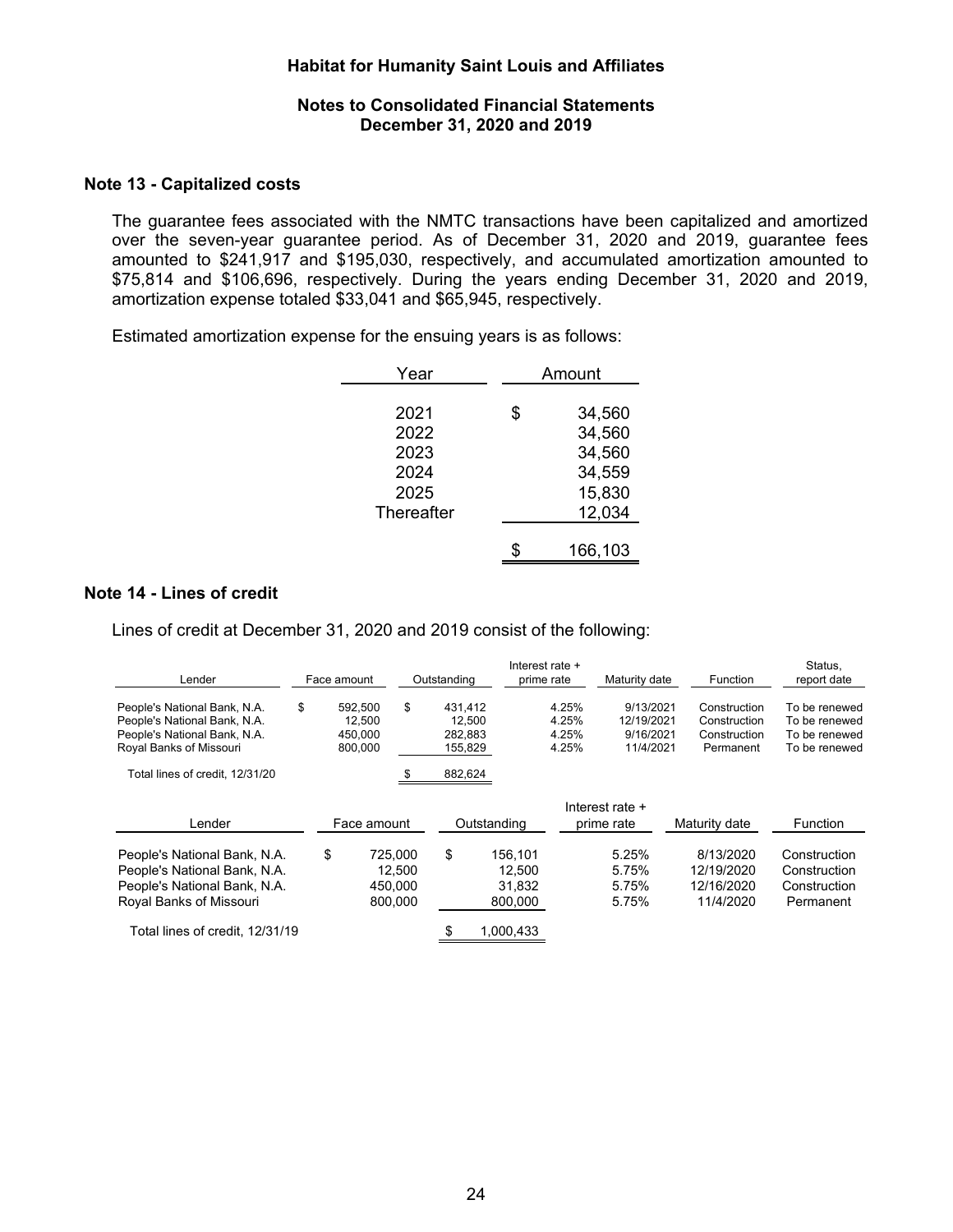## **Notes to Consolidated Financial Statements December 31, 2020 and 2019**

## **Note 15 - Long-term debt**

Long-term debt at December 31, 2020 and 2019 consists of the following:

|                                                                                                                                                                                                                                                                                                                                                                                                                                                                                                                                                                                                                                                                                                                  | 2020            | 2019 |           |  |
|------------------------------------------------------------------------------------------------------------------------------------------------------------------------------------------------------------------------------------------------------------------------------------------------------------------------------------------------------------------------------------------------------------------------------------------------------------------------------------------------------------------------------------------------------------------------------------------------------------------------------------------------------------------------------------------------------------------|-----------------|------|-----------|--|
| <b>IFF Note A</b><br>The loan in the amount of $$1,116,593$ , dated<br>September 16, 2020, is held by St. Louis New Markets<br>Tax Credit Fund 59, LLC. The loan bears interest at 5%<br>per annum. Commencing on December 1, 2020,<br>quarterly interest payments are due. The loan matures<br>on June 27, 2026 when all principal and accrued<br>interest is due. The loan is secured by real estate and<br>an assignment of leases and rents.                                                                                                                                                                                                                                                                 | \$<br>1,116,593 | \$   |           |  |
| <b>IFF Note B</b><br>The loan in the amount of \$133,407, dated September<br>16, 2020, is held by St. Louis New Markets Tax Credit<br>Fund 59, LLC. The loan bears interest at 5% per<br>annum. Commencing on December 1, 2020, quarterly<br>interest payments are due. The loan matures on June<br>27, 2026 when all principal and accrued interest is due.<br>The loan is secured by real estate and an assignment<br>of leases and rents.                                                                                                                                                                                                                                                                     | 133,407         |      |           |  |
| <b>Harbor Community Fund XIII LLC</b><br>The loan in the amount of \$1,715,000, dated December<br>20, 2017, is held by Harbor Community Fund XIII LLC.<br>The loan bears interest at a fixed rate of 0.7041%. The<br>loan matures on December 20, 2037. Commencing on<br>June 5, 2018, semi-annual payments are due until<br>December 5, 2024 when principal and interest<br>payments commence. The loan is secured by the<br>operating account, Joint expense Non-POB account<br>and all other bank accounts held by U.S. Bank. The<br>loan is also guaranteed by a related party if an event of<br>NMTC recapture occurs. The loan has a put option<br>feature that is exercisable in December 2024 (Note 11). | 1,715,000       |      | 1,715,000 |  |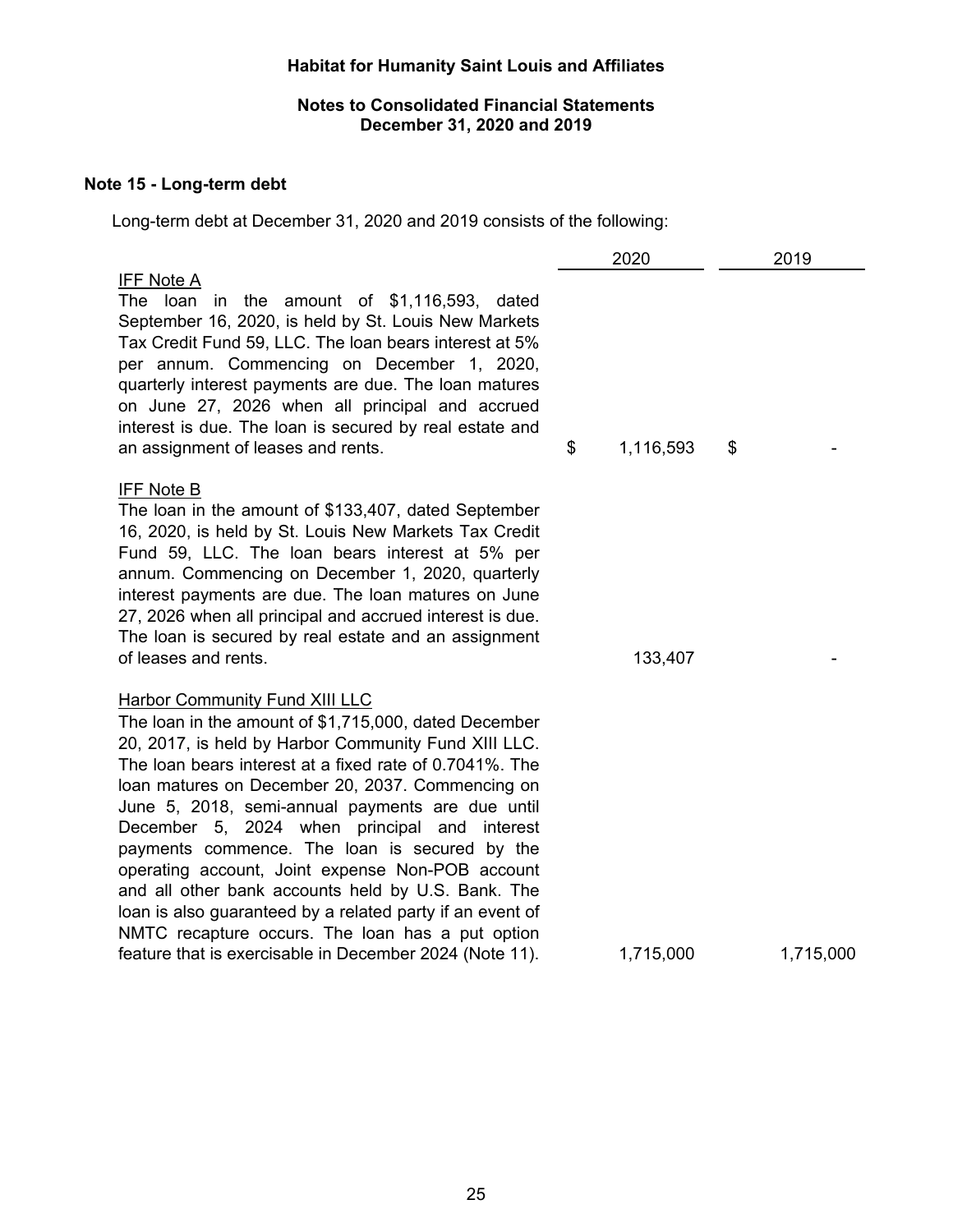## **Notes to Consolidated Financial Statements December 31, 2020 and 2019**

|                                                                                                                                                                                                                                                                                                                                                                                                                                                                                                                                                                                                                                                                                                                                                                                                                                                                                                                                                  | 2020      | 2019      |
|--------------------------------------------------------------------------------------------------------------------------------------------------------------------------------------------------------------------------------------------------------------------------------------------------------------------------------------------------------------------------------------------------------------------------------------------------------------------------------------------------------------------------------------------------------------------------------------------------------------------------------------------------------------------------------------------------------------------------------------------------------------------------------------------------------------------------------------------------------------------------------------------------------------------------------------------------|-----------|-----------|
| <b>Harbor Community Fund XXII LLC</b><br>The loan in the amount of $$1,521,250$ , dated June 4,<br>2020, is held by Harbor Community Fund XIII LLC. The<br>loan bears interest at fixed rate of 0.7309%. The loan<br>matures on June 4, 2040. Commencing on December<br>5, 2020, semi-annual interest payments are due until<br>December 5, 2027 when principal and<br>interest<br>payments commence. The loan is secured by the<br>operating account, Joint expense Non-POB account<br>and all other bank accounts held by U.S. Bank. The<br>loan is also guaranteed by a related party if an event of<br>NMTC recapture occurs. The loan has a put option<br>feature that is exercisable in June 2027 (Note 11).                                                                                                                                                                                                                               | 1,521,250 |           |
| Series 2017 Revenue Bonds<br>On December 1, 2017, The Industrial Development<br>Authority of the City of St. Louis, Missouri, issued<br>Series 2017 revenue bonds in the amount of<br>\$2,040,000 to finance the rehabilitation of 3830 South<br>Grand Boulevard, St. Louis, MO. Royal Bank of<br>Missouri is the fiscal agent. During 2020, the terms of<br>the note were changed reducing the principal amount<br>to \$2,030,232. The note initially carries interest at the<br>rate of 3.3%. Commencing in February 2023, the note<br>will bear interest at 2.52% plus the rate of the Federal<br>Home Loan Bank of Des Moines 5 Year Long Term<br>Fixed Rate Advance, but is not to be adjusted more<br>often than each five years. Principal and interest<br>payments in the amount of \$8,920 were due monthly<br>beginning on January 1, 2020 but were deferred to<br>commence on April 1, 2020. The loan matures on<br>December 1, 2049. | 2,030,232 | 2,040,000 |
| <b>Construction Loan</b><br>The loan in the amount of \$235,474, dated December<br>18, 2017, is held by the Royal Bank of Missouri. The<br>loan bears interest at 5%. Principal and interest<br>payments in the amount of \$2,525 are due monthly<br>beginning January 18, 2019. On March 13, 2018, the<br>original loan amount was increased from \$235,474 to<br>\$380,229. The loan matures on December 18, 2022.<br>During 2020, the loan was paid in full.                                                                                                                                                                                                                                                                                                                                                                                                                                                                                  |           | 366,899   |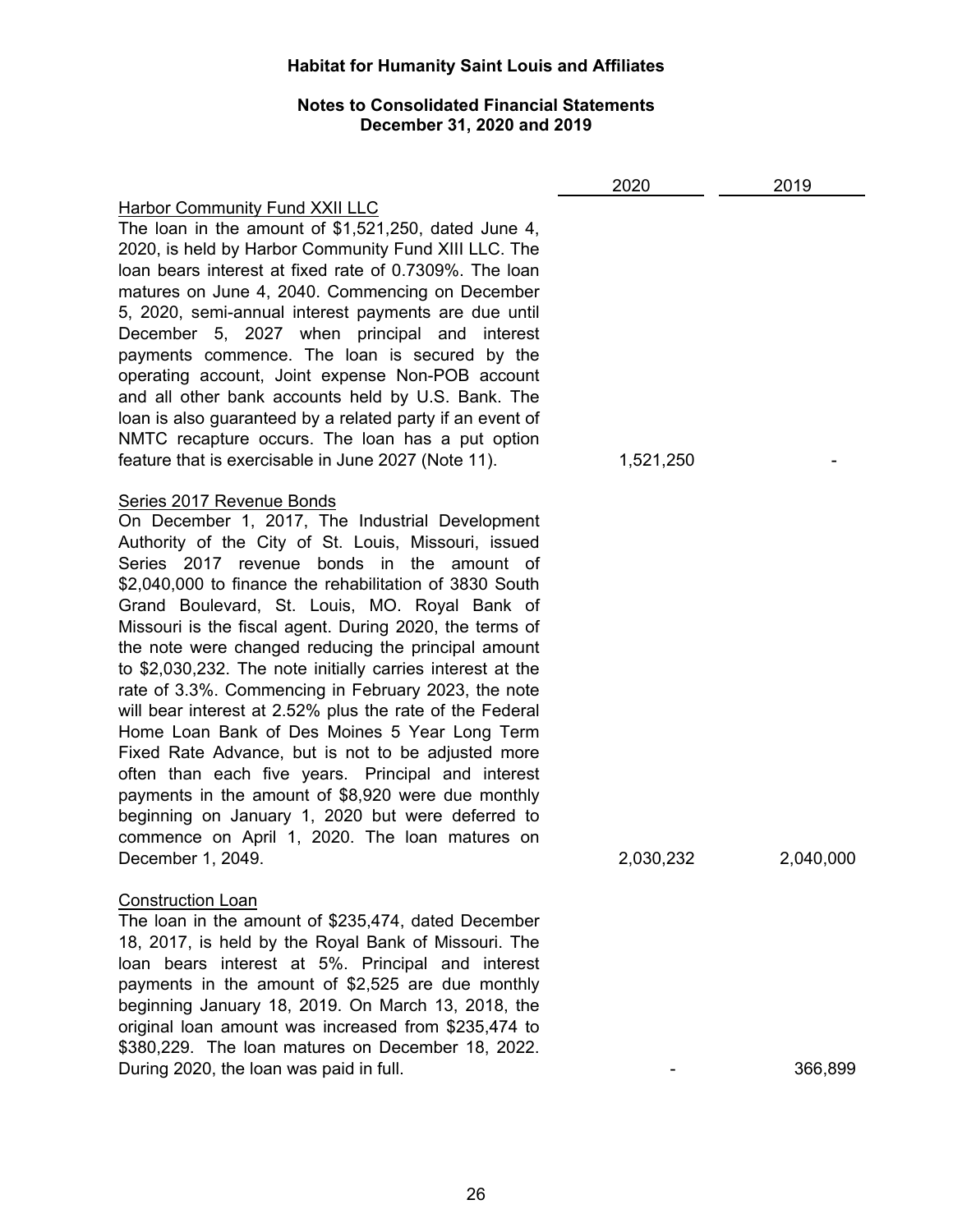## **Notes to Consolidated Financial Statements December 31, 2020 and 2019**

|                                                                                                                                                                                                                                                                                                                                                                                                                                                                              | 2020                   | 2019                   |
|------------------------------------------------------------------------------------------------------------------------------------------------------------------------------------------------------------------------------------------------------------------------------------------------------------------------------------------------------------------------------------------------------------------------------------------------------------------------------|------------------------|------------------------|
| <b>Truck Loan</b><br>The loan in the amount of \$48,950, dated March 12,<br>2019, was held by the Royal Bank of Missouri. The<br>loan bears interest at 5.75%. Principal and interest<br>payments in the amount of \$1,486 are due monthly<br>beginning April 12, 2019. The loan matures on March<br>12, 2022. The loan is secured by a 2019 Ford F-550<br>and certain rights, title and interest in proceeds from a<br>grant agreement, as specified in the loan agreement. |                        |                        |
| During 2020, the loan was paid in full.                                                                                                                                                                                                                                                                                                                                                                                                                                      |                        | 37,507                 |
| Total<br>Less: current maturities                                                                                                                                                                                                                                                                                                                                                                                                                                            | 6,516,482<br>(29, 767) | 4,159,406<br>(68, 200) |
| Net long-term debt                                                                                                                                                                                                                                                                                                                                                                                                                                                           | 6,486,715              | 4,091,206              |

Aggregate annual maturities of the mortgages and notes payable for each of the five following years and thereafter is as follows:

| Year       | Amount       |  |  |
|------------|--------------|--|--|
|            |              |  |  |
| 2021       | \$<br>29,767 |  |  |
| 2022       | 40,610       |  |  |
| 2023       | 41,990       |  |  |
| 2024       | 43,237       |  |  |
| 2025       | 171,318      |  |  |
| Thereafter | 6,189,560    |  |  |
|            |              |  |  |
|            | 6,516,482    |  |  |

## **Note 16 - Net assets with donor restrictions**

Net assets with donor restrictions are restricted for the following purposes or periods:

|                                | 2020              |    | 2019             |  |
|--------------------------------|-------------------|----|------------------|--|
| Construction projects<br>Other | \$<br>۰<br>12,386 | \$ | 48,000<br>14,465 |  |
|                                | 12,386            | S  | 62,465           |  |

Net assets of and \$417,005 and \$229,090 were released from donor restrictions by incurring expenses satisfying the purpose or time restrictions specified by donors for the years ended December 31, 2020 and 2019, respectively.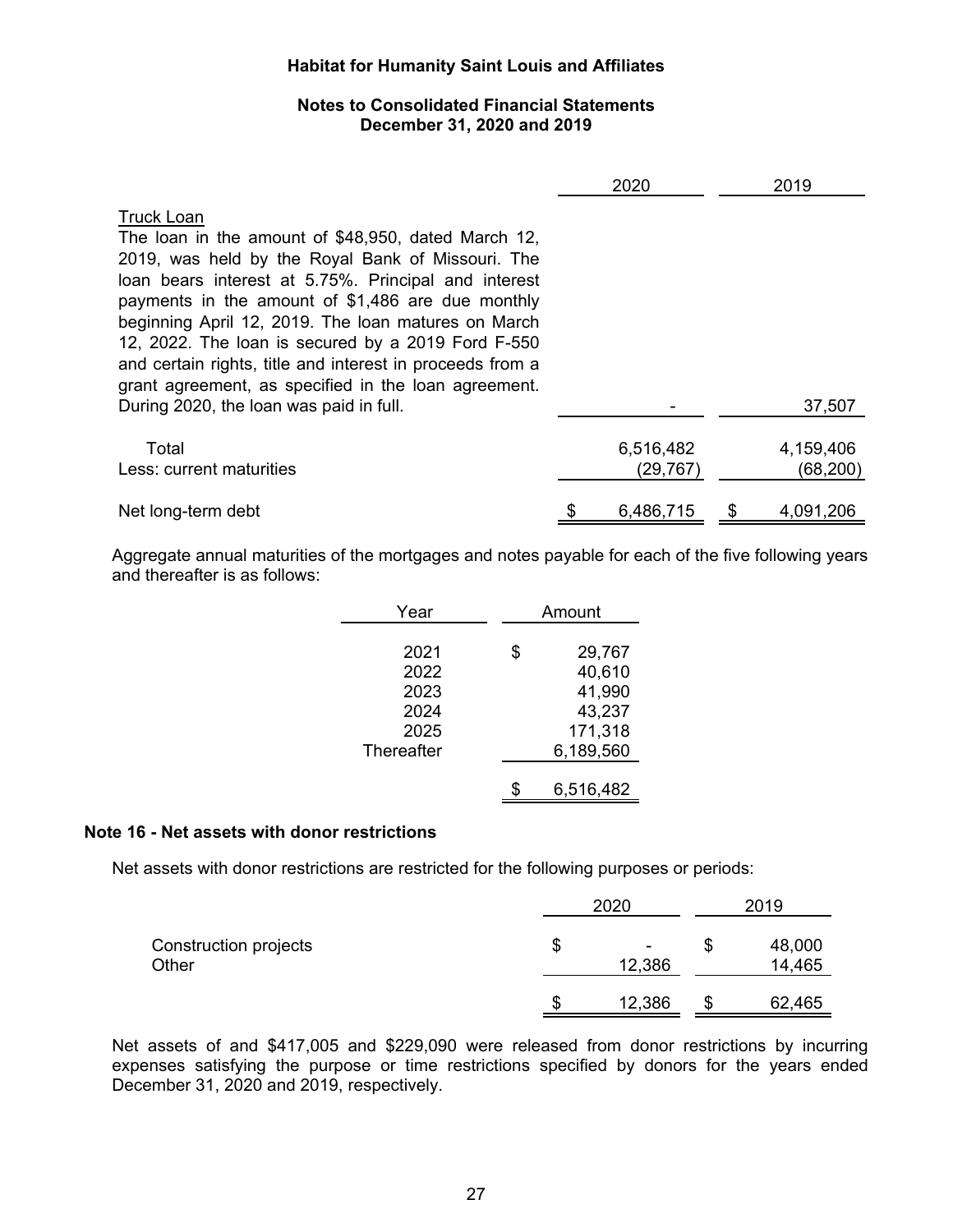### **Notes to Consolidated Financial Statements December 31, 2020 and 2019**

### **Note 17 - Related party transactions**

Habitat has a nonbinding covenant with Habitat for Humanity International, Inc. ("HFHI") to make an annual voluntary tithe payment to HFHI. In 2020 and 2019, Habitat paid \$1,000 in tithe per year.

In 2013, HFHI implemented its Stewardship and Organizational Sustainability Initiative ("SOSI"), which requires payment from affiliates of annual fees based upon the size of the individual affiliate, in addition to the annual tithe. The annual fee required of Habitat is \$25,000. In 2019, Habitat paid \$25,000 for the previous year's SOSI commitment. In 2020, HFHI has deferred the U.S. Stewardship and Organizational Sustainability Initiative ("US-SOSI") fee as follows: to be invoiced September 1, 2020. The first half of the invoiced amount will be due on November 1, 2020, and the balance will be due February 1, 2021. As of December 31, 2020 and 2019, the payable amounted to \$12,500 and \$0, and is included in accounts payable and accrued expenses on the accompanying consolidated statements of financial position.

#### **Note 18 - Operating leases**

On March 27, 2013, Habitat entered into a lease agreement to open a second ReStore location. The lease commenced on June 1, 2013 and terminated on May 31, 2018, with two five-year options to renew. During 2018, Habitat exercised the renewal option through May 31, 2023. The lease provides for annual base rent, a portion of which is donated back to Habitat each year on June 1, and monthly base rent payable by Habitat.

On November 14, 2016, Habitat entered into an amended lease agreement effective January 1, 2015. The new lease agreement states the Landlord shall compensate Habitat for the work performed, amount of any rent collected, and the amount of any invoice for service paid on behalf of the Landlord. During 2020 and 2019, Habitat earned \$109,288 and \$49,223, respectively, of reimbursement expenses. In addition, the Landlord shall compensate Habitat with a management fee in the amount equal to 15% of the reimbursement expenses. During 2020 and 2019, Habitat earned a management fee of \$83,143 and \$72,316, respectively. The reimbursement and the management fee are included in other income on the accompanying consolidated statements of activities.

The future minimum rental commitments under all such operating leases for the next four years are as follows:

| Year                 | Total annual<br>base rent           |  |  |
|----------------------|-------------------------------------|--|--|
| 2021<br>2022<br>2023 | \$<br>357,374<br>369,454<br>156,037 |  |  |
| Total                | 882,865                             |  |  |

On September 16, 2020, Habitat entered into a ground lease agreement with HFHSL QALICB Real Estate Holding LLC. The lease term is for 25 years terminating on September 16, 2045, with an option to renew for 5 more years. Commencing on October 1, 2020, Habitat shall pay the lessor annual base rent of \$225,095 in monthly installments. The base rent shall increase 2% each year during the term of the lease. The activity is eliminated in consolidation.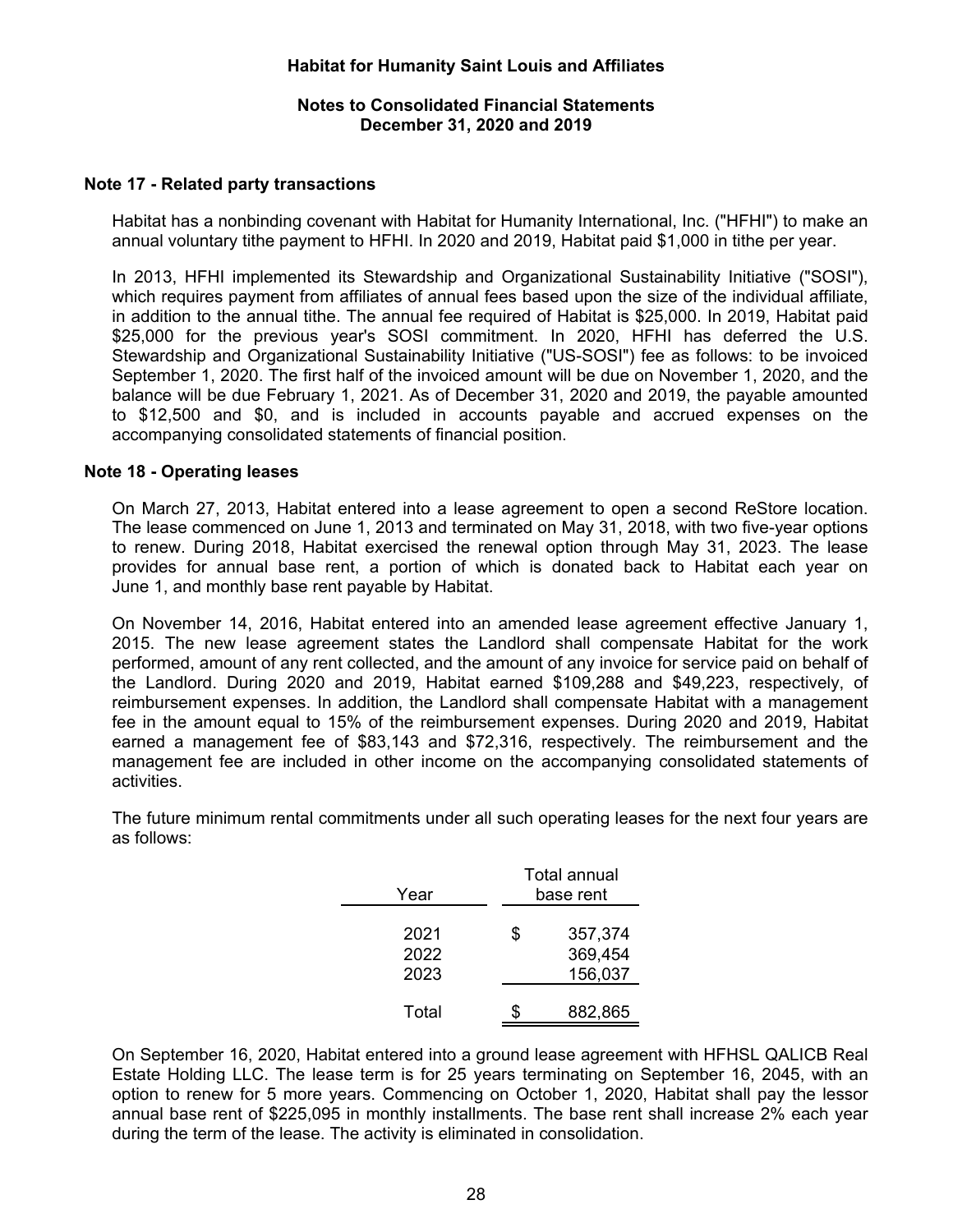### **Notes to Consolidated Financial Statements December 31, 2020 and 2019**

The future minimum rental commitments under the ground lease for the next five years are as follows:

|       | Base Rent |           |  |
|-------|-----------|-----------|--|
| 2021  | \$        | 226,221   |  |
| 2022  |           | 230,745   |  |
| 2023  |           | 235,360   |  |
| 2024  |           | 240,067   |  |
| 2025  |           | 244,868   |  |
| Total |           | 1,177,261 |  |

### **Note 19 - Lease agreements**

The Organization leases some of its properties from time-to-time. Although the Organization is a for-sale housing program, certain situations may arise where a property may be temporarily leased before it is sold. Most situations involve a lease-to-own or option-to-purchase agreement, but others may be only a rental situation for a fixed or renewable term.

During 2020 and 2019, Habitat was receiving lease payments on one home.

## **Note 20 - Mortgages sold with recourse**

Prior to 2002, Habitat sold mortgages receivable with recourse to the Missouri Housing Development Commission. Habitat has guaranteed payment of the mortgage loans and in the event of any loan default, Habitat will replace the nonperforming loan with a performing loan or will buy back the nonperforming loan at par. As of December 31, 2020 and 2019, the uncollected balances remaining on the mortgages totaled \$2,828 and \$4,927, respectively.

## **Note 21 - Commitments and contingencies**

The purchase option agreement when a home is sold contains a provision that if the home is sold within 10 years of the initial date of the lease agreement, the Organization has the right to receive a certain percentage of the gain on the sale of the home. The percentage ranges from 100% if sold during the first year to 10% if sold in the 10th year.

The Organization provides a limited warranty to homeowners for all work done and materials provided in the construction of the home. This warranty is for one year from the date the buyer took occupancy, including the buyer's lease term. During this time, upon written notice from the purchaser, the Organization will repair or replace substantial defects free of charge. However, the Organization has the right to use the funds in the major repair fund (a portion of each mortgage payment is allocated to this escrow account). Based on past experience, management has determined no reserve is needed for warranties.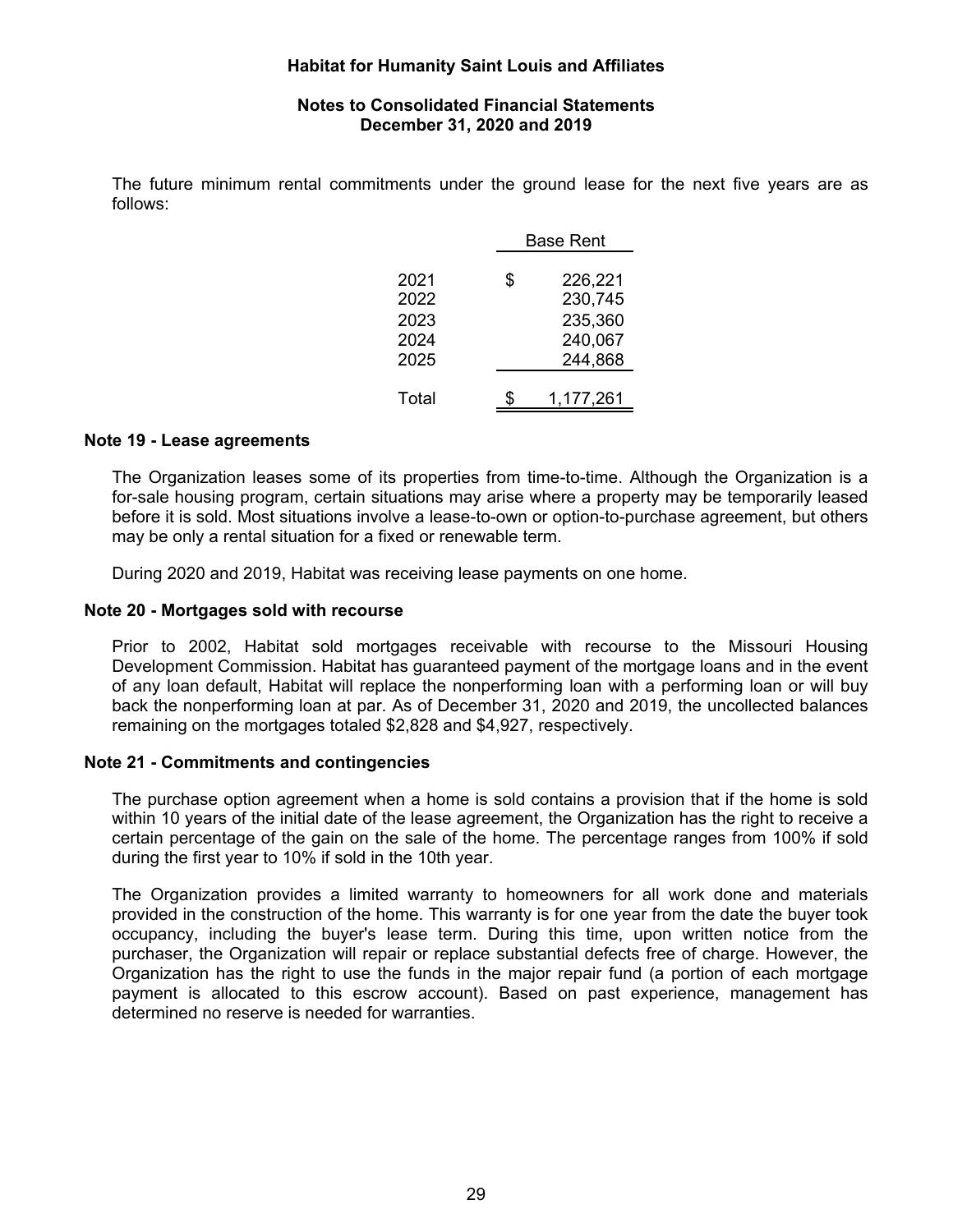### **Notes to Consolidated Financial Statements December 31, 2020 and 2019**

## **COVID-19**

The spread of a novel strain of coronavirus ("COVID-19") has caused significant business disruptions on the entire globe beginning in the first quarter of 2020. The economic impact of the business disruptions caused by COVID-19 is uncertain. The extent of any effects these disruptions may have on the operations and financial performance of the Organization will depend on future developments, including possible impacts on the operations of the business, which cannot be determined.

### **Note 22 - Employee benefit plan**

Habitat implemented a SIMPLE-IRA plan in 1998. An employee is eligible for the plan if \$2,400 of wages have been earned in any prior year. The plan provides for a deferral of compensation and an employer matching contribution, subject to certain limitations. During the year ended December 31, 2019, Habitat's contribution to the plan amounted to \$32,845. On December 31, 2019, Habitat terminated the SIMPLE-IRA plan in favor of a new Defined Contribution 401(k) Profit Sharing retirement plan. An employee is eligible for the plan after 1 year of entry service, which amounts to 1,000 hours of service and 12 months after hire date. Participation in the plan is optional. 401(k) elective deferrals, up to a percentage of an employee's pay as decided by the Organization, are matched. Matching contributions are calculated based on the employee's pay and 401(k) elective deferrals for the payroll period. Matching contributions are made for all persons who were active participants at any time during that payroll period. Any percentage chosen will apply for the entire plan year. During the year ended December 31, 2020, Habitat's contribution to the plan amounted to \$11,848.

#### **Note 23 - Paycheck Protection Program loan**

On April 8, 2020, Habitat received loan proceeds in the amount of \$432,000 under the Paycheck Protection Program ("PPP"). Established as part of the Coronavirus Aid, Relief and Economic Security Act ("CARES Act"), the PPP provides for loans to qualifying businesses in amounts up to 2.5 times the business's average monthly payroll expenses. PPP loans and accrued interest rate are forgivable after a "covered period" (eight or 24 weeks) as long as the borrower maintains its payroll levels and uses the loan proceeds for eligible purposes, including payroll, benefits, rent, and utilities. The forgiveness amount will be reduced if the borrower terminates employees or reduces salaries during the covered period.

Habitat initially recorded a note payable and subsequently recorded forgiveness when the loan obligation was legally released. Habitat recognized \$435,148 of loan forgiveness income for the year ending December 31, 2020, which is included in other income on the accompanying consolidated statements of activities. As of December 31, 2020, no principal and interest payments will be required to be made.

## **Note 24 - Subsequent events**

Events that occur after the consolidated balance sheet date but before the consolidated financial statements were available to be issued must be evaluated for recognition or disclosure. The effects of subsequent events that provide evidence about conditions that existed at the consolidated balance sheet date are recognized in the accompanying consolidated financial statements. Subsequent events which reflect significant matters but which provide evidence about conditions that existed after the consolidated balance sheet date require disclosure in the accompanying notes. Management evaluated the activity of the Organization through July 1, 2021 (the date the consolidated financial statements were available to be issued) and, other than the events discussed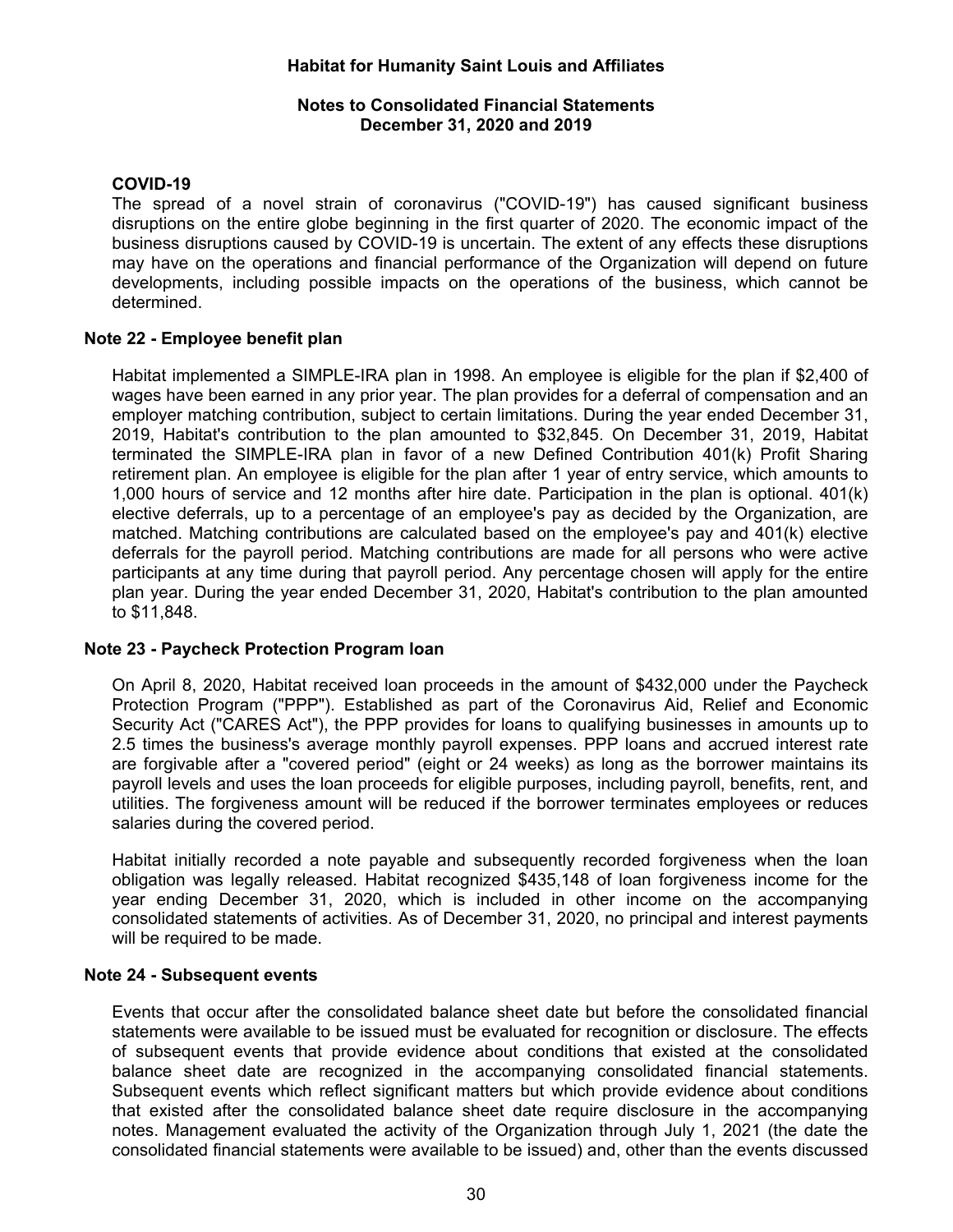### **Notes to Consolidated Financial Statements December 31, 2020 and 2019**

below, concluded that no additional subsequent events have occurred that would require recognition in the consolidated financial statements or disclosure in the notes to the consolidated financial statements.

On January 25, 2021, as part of the CARES Act, the Organization applied for and received a PPP loan in the amount of \$434,923 with an interest rate of 1%. No interest payment is required on the loan for the first 10 months following the date of the loan; however, interest shall continue to accrue during those first 10 months and shall be paid in equal monthly installments during the remaining 12 months of the loan. Payments of principal and interest on the unpaid principal balance shall be made monthly on the 11th month from the date of the loan through the 24th month from the date of the loan. The PPP was created to provide forgivable loans to eligible small businesses to assist in the payments of employee payroll during the COVID-19 pandemic. Under the PPP, the understanding is that the loan will be forgiven if certain conditions are met by the debtor. Management plans to apply for full forgiveness of the PPP loan since all proceeds were used for qualifying expenses.